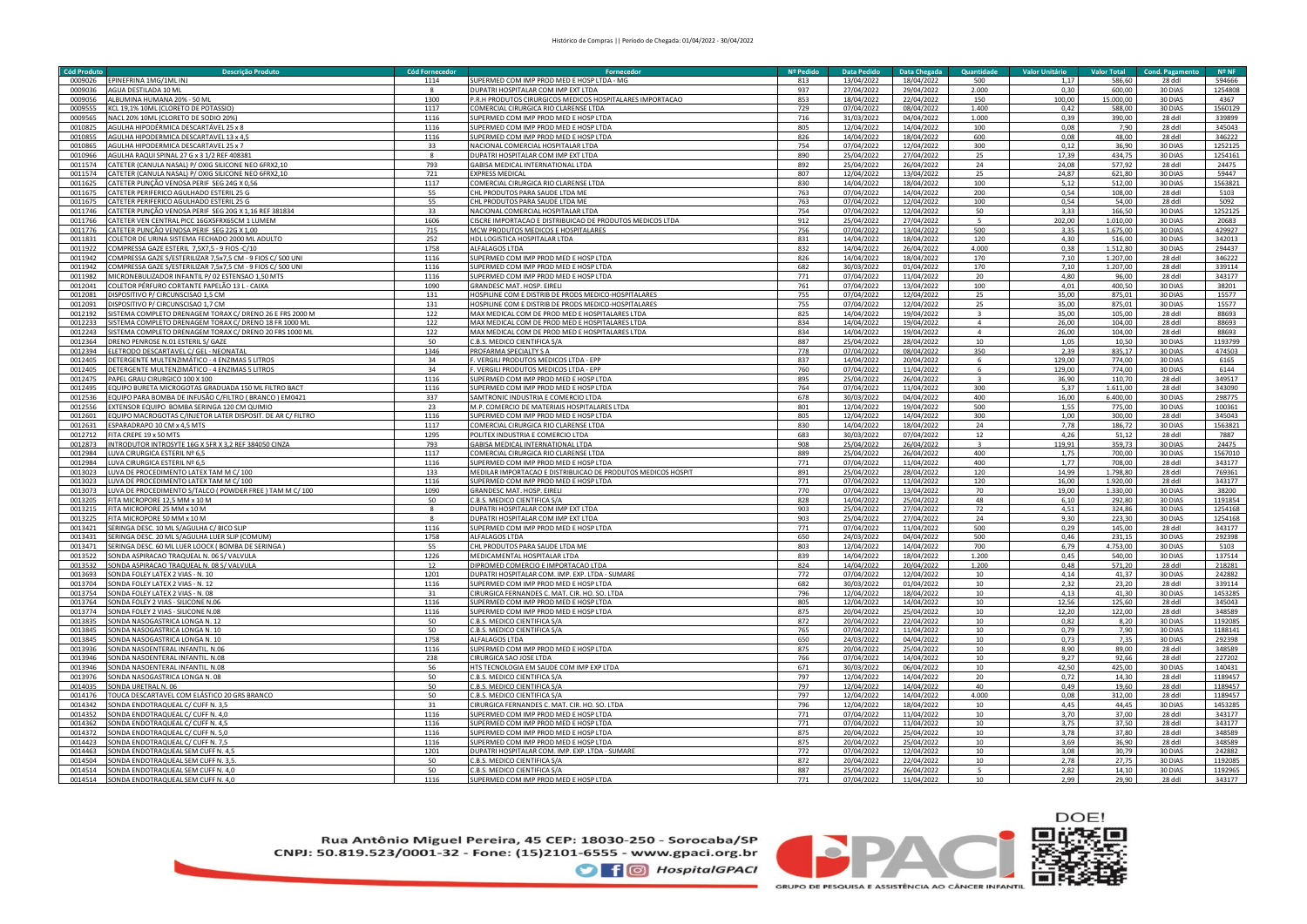| Cód Produto | Descrição Produto                                            | <b>Cód Fornecedor</b> | Fornecedor                                                   | Nº Pedido | <b>Data Pedido</b> | Data Chegada | <b>Quantidade</b> | <b>Valor Unitário</b> | <b>Valor Total</b> | <b>Cond. Pagamento</b> | $N^{\circ}$ NF |
|-------------|--------------------------------------------------------------|-----------------------|--------------------------------------------------------------|-----------|--------------------|--------------|-------------------|-----------------------|--------------------|------------------------|----------------|
| 0014594     | ONDA ENDOTRAQUEAL SEM CUFF N. 8,5                            | 1116                  | UPERMED COM IMP PROD MED E HOSP LTDA                         | 682       | 30/03/2022         | 01/04/2022   | 10                | 3,00                  | 30,00              | 28 ddl                 | 339114         |
| 0015914     | <u>SOLUÇÃO FISIOLÓGICA 0,9% 250ML</u>                        | 1775                  | MATERIAL MED PRODUTOS MEDICOS HOSPITALARES LTDA              | 865       | 19/04/2022         | 20/04/2022   | 300               | 4,70                  | 1.410,00           | 30 DIAS                | 9420           |
| 0015924     | SOLUÇÃO FISIOLÓGICA 0,9% 500ML                               | 1108                  | <b>IEUPHARMA DIST MATL MED HOSPITALAR LTDA</b>               | 897       | 25/04/2022         | 27/04/2022   | 240               | 12,00                 | 2.880,00           | 30 DIAS                | 22451          |
|             |                                                              |                       |                                                              |           |                    |              |                   |                       |                    |                        |                |
| 0015944     | CLORETO DE SODIO 0,9% 10MI                                   | 1201                  | <b>UPATRI HOSPITALAR COM. IMP. EXP. LTDA - SUMARE</b>        | 952       | 27/04/2022         | 29/04/2022   | 8.000             | 0,35                  | 2.800,00           | 30 DIAS                | 1254658        |
| 0015944     | CLORETO DE SODIO 0,9% 10MI                                   |                       | DUPATRI HOSPITALAR COM IMP EXT LTDA                          | 850       | 18/04/2022         | 19/04/2022   | 3.000             | 0,33                  | 975,00             | 30 DIAS                | 1253235        |
| 0015974     | SOLUÇÃO GLICOSE 5% 250ML                                     | 1775                  | MATERIAL MED PRODUTOS MEDICOS HOSPITALARES LTDA              | 865       | 19/04/2022         | 20/04/2022   | 100               | 3,25                  | 325,00             | 30 DIAS                | 9420           |
| 0015974     | SOLUÇÃO GLICOSE 5% 250MI                                     | 110                   | C M HOSPITALAR S.A. (RPO)                                    | 783       | 11/04/2022         | 12/04/2022   | 200               | 3,35                  | 670,72             | 28 ddl                 | 82393          |
| 0015984     | SOLUÇÃO GLICOSE 5% 500MI                                     | 1775                  | MATERIAL MED PRODUTOS MEDICOS HOSPITALARES LTDA              | 865       | 19/04/2022         | 20/04/2022   | 500               | 3.70                  | 1.850,00           | 30 DIAS                | 9420           |
| 0016013     | SOLUÇÃO RINGER COM LACTATO 500MI                             | 1116                  | <b>SUPERMED COM IMP PROD MED E HOSP LTDA</b>                 | 864       | 19/04/2022         | 20/04/2022   | 60                | 8,68                  | 520,70             | 30 DIAS                | 347888         |
| 0016033     | SOLUCÃO GLICOFISIOLÓGICA 500MI                               | 1050                  | PRECISION COMERCIAL DIST DE PROD HOSPITALARES LTDA           | 790       | 12/04/2022         | 14/04/2022   | 420               | 5.23                  | 2.196.60           | 30 DIAS                | 33878          |
| 0016043     | SOLUCÃO GLICOFISIOLÓGICA 1000ML                              | 110                   | CM HOSPITALAR S.A. (RPO)                                     | 863       | 19/04/2022         | 25/04/2022   | 405               | 8.40                  | 3.402,00           | 30 DIAS                | 984655         |
| 0018021     | ALCOOL 70% 1000 ML                                           | 1732                  | ATIVA MEDICO CIRURGICA LTDA                                  | 835       | 14/04/2022         | 20/04/2022   | 250               | 6.10                  | 1.525,00           | 28 ddl                 | 180390         |
|             |                                                              |                       |                                                              |           |                    |              |                   |                       |                    |                        |                |
| 0018722     | EXTENSOR EQUIPO BOMBA SERINGA 150 CM FOTOS                   | 23                    | M.P. COMERCIO DE MATERIAIS HOSPITALARES LTDA                 | 833       | 14/04/2022         | 20/04/2022   | 300               | 1.56                  | 468,00             | 30 DIAS                | 100511         |
| 0019033     | DIFENIDRAMINA 50MG/1ML                                       | 91                    | CRISTALIA PROD QUIM FARMACEUTICOS LTDA                       | 732       | 07/04/2022         | 08/04/2022   | 500               | 11,89                 | 5.945,00           | 30 DIAS                | 3245378        |
| 0019033     | DIFENIDRAMINA 50MG/1ML                                       |                       | <b>DUPATRI HOSPITALAR COM IMP EXT LTDA</b>                   | 709       | 31/03/2022         | 04/04/2022   | 300               | 11,90                 | 3.570,00           | 30 DIAS                | 1250703        |
| 0019235     | DIMENIDRINATO+PIRIDOXINA+GLICOSE+FRUTOSE10ML EV              | 1117                  | COMERCIAL CIRURGICA RIO CLARENSE LTDA                        | 936       | 27/04/2022         | 28/04/2022   | 600               | 2,92                  | 1.754,16           | 30 DIAS                | 1568159        |
| 0019235     | 100 MENIDRINATO+PIRIDOXINA+GLICOSE+FRUTOSE10MLEV             | 1117                  | COMERCIAL CIRURGICA RIO CLARENSE LTDA                        | 918       | 26/04/2022         | 27/04/2022   | 600               | 2,92                  | 1.754,16           | 30 DIAS                | 1567240        |
| 0023252     | CANULA P/ PUNÇÃO RESERVATORIO 20 X 20 (HUBBER)               | 56                    | <b>ITS TECNOLOGIA EM SAUDE COM IMP EXP LTDA</b>              | 671       | 30/03/2022         | 06/04/2022   | 100               | 13,00                 | 1.300,00           | 30 DIAS                | 140431         |
| 0024113     | CLOREXIDINA 0,5% ALCOOLICO 1000 ML                           | 1116                  | UPERMED COM IMP PROD MED E HOSP LTDA                         | 895       | 25/04/2022         | 26/04/2022   | 12                | 9,00                  | 108,00             | 28 ddl                 | 349517         |
| 0024113     |                                                              |                       | UPERMED COM IMP PROD MED E HOSP LTDA                         | 838       | 14/04/2022         | 18/04/2022   |                   |                       |                    |                        | 346211         |
|             | <b>LOREXIDINA 0,5% ALCOOLICO 1000 ML</b>                     | 1116                  |                                                              |           |                    |              | 12                | 9,35                  | 112,23             | 28 ddl                 |                |
| 0024591     | <b>ICARBONATO DE SÓDIO 8.4% 10 ML</b>                        | 148                   | <b><i>AULTIFARMA COMERCIO E REPRESENTACOES LTDA</i></b>      | 942       | 27/04/2022         | 29/04/2022   | 1.000             | 0.62                  | 621.90             | 30 DIAS                | 186673         |
| 0024662     | IO PLAIN GUT 5-0 75 CM MC15 CS 22150                         | 19                    | JPRIHEALTH SUPRIMENTOS MEDICOS LTDA                          | 786       | 08/04/2022         | 12/04/2022   | 24                | 6,21                  | 149,10             | 30 DIAS                | 673500         |
| 0025276     | CANULA DE TRAQUEOSTOMIA DESC. S/ CUFF N.4,5                  | 50                    | <b>B.S. MEDICO CIENTIFICA S/A.</b>                           | 750       | 07/04/2022         | 08/04/2022   | $\overline{z}$    | 14,70                 | 29,40              | 30 DIAS                | 1188040        |
| 0026505     | INDICADOR BIOLOGICO SMARTS READ 10/5 SEZS/S C/ 100           | 60                    | AEDMED COM IMP E EXP DE PRODUTOS HOSPITALARES EIRELI         | 907       | 25/04/2022         | 27/04/2022   | $\mathbf{1}$      | 925,00                | 925,00             | 28 ddl                 | 39157          |
| 0027042     | FRASCO MEDIASTINO 1000 ML                                    | 1116                  | SUPERMED COM IMP PROD MED E HOSP LTDA                        | 682       | 30/03/2022         | 01/04/2022   | $\overline{3}$    | 15,70                 | 47,10              | 28 ddl                 | 339114         |
| 0027123     | CATETER PUNÇÃO VENOSA PERIF SEG 24GX 0,75                    | 33                    | NACIONAL COMERCIAL HOSPITALAR LTDA                           | 752       | 07/04/2022         | 11/04/2022   | 400               | 4,65                  | 1.860,00           | 28 ddl                 | 9895           |
| 0027163     | PRESERVATIVO NÃO LUBRIFICADO                                 | 1116                  | SUPERMED COM IMP PROD MED E HOSP LTDA                        | 682       | 30/03/2022         | 01/04/2022   | 144               | 0,24                  | 34,56              | 28 ddl                 | 339114         |
| 0028816     | TIRA REAGENTE PARA GLICEMIA                                  | 1281                  | NOVA HOSPITALAR COMERCIAL E IMPORTADORA EIRELI               | 909       | 25/04/2022         | 26/04/2022   | 1.000             | 0,95                  | 950,00             | 30 DIAS                | 18126          |
|             |                                                              |                       |                                                              |           |                    |              |                   |                       |                    |                        |                |
| 0028816     | TIRA REAGENTE PARA GLICEMIA                                  | 721                   | <b>EXPRESS MEDICAL</b>                                       | 767       | 07/04/2022         | 13/04/2022   | 600               | 1.40                  | 840.00             | 28 ddl                 | 59385          |
| 0031413     | CATETER (CANULA NASAL) TIPO OCULOS ADULTO                    | 1116                  | SUPERMED COM IMP PROD MED E HOSP LTDA                        | 805       | 12/04/2022         | 14/04/2022   | 24                | 0,80                  | 19,20              | 28 ddl                 | 345043         |
| 0031716     | SERINGA DESC. 10ML S/AGULHA LUER LOCK                        | 715                   | MCW PRODUTOS MEDICOS E HOSPITALARES                          | 673       | 30/03/2022         | 04/04/2022   | 7.000             | 0,29                  | 2.030,00           | 30 DIAS                | 428459         |
| 0031716     | SERINGA DESC. 10ML S/AGULHA LUER LOCK                        | 1116                  | SUPERMED COM IMP PROD MED E HOSP LTDA                        | 682       | 30/03/2022         | 01/04/2022   | 3.500             | 0.29                  | 1.015,00           | 28 ddl                 | 339114         |
| 0031726     | SERINGA DESC. 20ML SEM AGULHA BICO LUER LOCK                 | 1116                  | SUPERMED COM IMP PROD MED E HOSP LTDA                        | 771       | 07/04/2022         | 11/04/2022   | 1.000             | 0,44                  | 440,00             | 28 ddl                 | 343177         |
| 0033265     | SERINGA DESC. GASOMETRIA 1ML LUER SLIP PRESETE REF 364416    | 1117                  | COMERCIAL CIRURGICA RIO CLARENSE LTDA                        | 902       | 25/04/2022         | 26/04/2022   | 300               | 2,20                  | 660,00             | 30 DIAS                | 1566917        |
| 0042064     | COLETOR DE URINA 80ML ESTÉRIL                                | 1758                  | ALFALAGOS LTDA                                               | 650       | 24/03/2022         | 04/04/2022   | 250               | 0,31                  | 78,38              | 30 DIAS                | 292398         |
| 0052203     | CATETER (CANULA NASAL) TIPO OCULOS INFANTIL                  | 122                   | MAX MEDICAL COM DE PROD MED E HOSPITALARES LTDA              | 834       | 14/04/2022         | 19/04/2022   | 100               | 1,15                  | 115,00             | 28 ddl                 | 88693          |
| 0056552     | AVENTAL MANGA LONGA 20 GRS DESCARTÁVEL NÃO ESTÉRIL - BRANCO  | 1169                  | PROTMED INDUSTRIA E COMERCIO LTDA                            | 794       | 13/04/2022         | 18/04/2022   | 7.000             | 1,07                  | 7.490,00           | 30 DIAS                | 9118           |
|             |                                                              |                       |                                                              |           |                    |              |                   |                       |                    |                        |                |
| 0061672     | SERINGA DESC. 03ML SEM AGULHA LUER LOCK                      | 1116                  | UPERMED COM IMP PROD MED E HOSP LTDA                         | 838       | 14/04/2022         | 18/04/2022   | 3,000             | 0,14                  | 420.00             | 28 ddl                 | 346211         |
| 0061975     | CONECTOR VALVULA PLUS CLAVE                                  | 23                    | A.P. COMERCIO DE MATERIAIS HOSPITALARES LTDA                 | 833       | 14/04/2022         | 20/04/2022   | 600               | 3,69                  | 2.214,00           | 30 DIAS                | 100511         |
| 0061975     | CONECTOR VALVULA PLUS CLAVE                                  | 23                    | M.P. COMERCIO DE MATERIAIS HOSPITALARES LTDA                 | 758       | 07/04/2022         | 11/04/2022   | 600               | 3,69                  | 2.214,00           | 30 DIAS                | 100162         |
| 0066535     | SERINGA DESC. 05ML SEM AGULHA LUER LOCK                      | 1116                  | SUPERMED COM IMP PROD MED E HOSP LTDA                        | 805       | 12/04/2022         | 14/04/2022   | 2.000             | 0,15                  | 300,00             | 28 ddl                 | 345043         |
| 0069414     | LUVA CIRURGICA ESTERIL Nº 7,5                                | 159                   | BELIVE COMERCIO DE PRODUTOS HOSPITALARES LTDA                | 674       | 30/03/2022         | 01/04/2022   | 1.000             | 1,42                  | 1.420,00           | 30 DIAS                | 20380          |
| 0071106     | SISTEMA COLETA P/ASPIRACAO SECRECAO BRONCOSCOPIA 70 A 120 ML | 122                   | MAX MEDICAL COM DE PROD MED E HOSPITALARES LTDA              | 886       | 25/04/2022         | 28/04/2022   | 60                | 7,62                  | 457,20             | 28 ddl                 | 88922          |
| 0071136     | BANDAGEM ELASTICA ADES COR DA PELE 5CM X 4,5                 | 1681                  | BELIFE COM TECNO E SAUDE LTDA                                | 840       | 14/04/2022         | 19/04/2022   | 400               | 8,40                  | 3.360,00           | 30 DIAS                | 238            |
| 0071166     | FITA CREPE 19 X 50 CM AUTOCLAVE                              | 1201                  | JUPATRI HOSPITALAR COM. IMP. EXP. LTDA - SUMARE              | 896       | 25/04/2022         | 26/04/2022   | 12                | 3.38                  | 40,56              | 30 DIAS                | 244989         |
| 0071241     | CURATIVO TRANSPARENTE P/ CATETER 9CM X12CM                   | 1275                  | V.R. Valadares Suprimentos Eireli                            | 759       | 07/04/2022         | 18/04/2022   | 100               | 7.16                  | 715.66             | 30 DIAS                | 13974          |
| 0071281     | PO STOMAHESIVE 28.3 GRS                                      | 110                   | M HOSPITALAR S.A. (RPO)                                      | 904       | 25/04/2022         | 26/04/2022   | 6                 | 56.00                 | 336,00             | 28 ddl                 | 985462         |
| 0071322     |                                                              |                       |                                                              |           |                    |              |                   |                       |                    |                        |                |
|             | ACIDO EPSILON 1G 20ML INJ                                    | 1226                  | MEDICAMENTAL HOSPITALAR LTDA                                 | 857       | 18/04/2022         | 20/04/2022   | 100               | 22,20                 | 2.220,00           | 30 DIAS                | 137688         |
| 0071433     | SERINGA DOSADORA 03 ML ORALPACK                              | 1116                  | SUPERMED COM IMP PROD MED E HOSP LTDA                        | 900       | 25/04/2022         | 27/04/2022   | 2.100             | 0.31                  | 641.13             | 30 DIAS                | 350124         |
| 0071443     | SERINGA DOSADORA 05 ML ORALPACK                              | 1114                  | UPERMED COM IMP PROD MED E HOSP LTDA - MG                    | 799       | 12/04/2022         | 14/04/2022   | 2.100             | 0,27                  | 567,00             | 28 ddl                 | 594267         |
| 0071453     | SERINGA DOSADORA 10 ML ORALPACK                              | 1116                  | SUPERMED COM IMP PROD MED E HOSP LTDA                        | 805       | 12/04/2022         | 14/04/2022   | 400               | 0,40                  | 160,00             | 28 ddl                 | 345043         |
| 0071473     | SERINGA DOSADORA 20 ML ORALPACK                              | 1116                  | SUPERMED COM IMP PROD MED E HOSP LTDA                        | 838       | 14/04/2022         | 18/04/2022   | 120               | 0,64                  | 76,80              | 28 ddl                 | 346211         |
| 0071524     | CATETER VEN CENTRAL PICC 26GX1,9FRX50CM                      | 1606                  | CISCRE IMPORTACAO E DISTRIBUICAO DE PRODUTOS MEDICOS LTDA    | 841       | 14/04/2022         | 22/04/2022   | 5                 | 195,05                | 975,25             | 30 DIAS                | 20437          |
| 0071716     | KIT PRESSÃO ADULTO MX 9604 EQUIPO PVC                        | 17                    | MULT MED EQUIPAMENTOS HOSPITALARES LTDA                      | 681       | 30/03/2022         | 06/04/2022   | $5^{\circ}$       | 82,00                 | 410.00             | 30 DIAS                | 48495          |
| 0071736     | CANULA P/ PUNÇÃO RESERVATORIO 20 X15 (HUBBER)                | 56                    | HTS TECNOLOGIA EM SAUDE COM IMP EXP LTDA                     | 901       | 25/04/2022         | 28/04/2022   | 100               | 12,50                 | 1.250,00           | 30 DIAS                | 141716         |
| 0071811     | DRENO DE TORAX N 22                                          | 50                    | .B.S. MEDICO CIENTIFICA S/A                                  | 797       | 12/04/2022         | 14/04/2022   | $\overline{2}$    | 3,92                  | 7,84               | 28 ddl                 | 1189457        |
| 0071891     |                                                              |                       |                                                              |           |                    |              |                   |                       | 5,58               |                        |                |
|             | ONDA URETRAL N. 16                                           | 1758                  | LFALAGOS LTDA                                                | 722       | 25/03/2022         | 04/04/2022   | 10 <sub>1</sub>   | 0,56                  |                    | 30 DIAS                | 292389         |
| 0072182     | ACIDO FOLICO 5MG CP                                          | 1604                  | GIL DISTRIBUIDORA DE MEDICAMENTOS LTDA - ME                  | 735       | 07/04/2022         | 11/04/2022   | 60                | 0,05                  | 3,18               | 30 DIAS                | 44244          |
| 0072273     | CAMPO CIRURGICO ESTERIL 25X28 (45 X 50) C/ 5 UNDADES         | 1114                  | UPERMED COM IMP PROD MED E HOSP LTDA - MG                    | 906       | 25/04/2022         | 27/04/2022   | 420               | 4,90                  | 2.058,00           | 28 ddl                 | 596559         |
| 0072334     | COLETOR RIG PERFUROCORT BALDE AMARELO 13L                    | 50                    | C.B.S. MEDICO CIENTIFICA S/A                                 | 887       | 25/04/2022         | 26/04/2022   | 24                | 47,62                 | 1.142,88           | 30 DIAS                | 1192965        |
| 0072344     | ACIDO MUCOPOLISSACARIDO POLISSULFURICO TOPICO                | 1117                  | COMERCIAL CIRURGICA RIO CLARENSE LTDA                        | 849       | 18/04/2022         | 22/04/2022   | 20                | 8,80                  | 176,00             | 30 DIAS                | 653288         |
| 0072354     | ENÇOL (PAPEL) HOSPITALAR 70 X 50                             | 1090                  | <b>GRANDESC MAT. HOSP. EIRELI</b>                            | 871       | 20/04/2022         | 27/04/2022   | 200               | 5,96                  | 1.192,00           | 30 DIAS                | 38380          |
| 0072405     | MS PESADO 1000 X 1000 MM                                     | 1116                  | SUPERMED COM IMP PROD MED E HOSP LTDA                        | 838       | 14/04/2022         | 18/04/2022   | 200               | 2.30                  | 460,00             | 28 ddl                 | 346211         |
| 0072405     | SMS PESADO 1000 X 1000 MM                                    | 715                   | MCW PRODUTOS MEDICOS E HOSPITALARES                          | 673       | 30/03/2022         | 04/04/2022   | 100               | 1,65                  | 165,00             | 30 DIAS                | 428459         |
| 0072445     | TAMPA OCLUSORA MACHO E FEMEA                                 | 1116                  | SUPERMED COM IMP PROD MED E HOSP LTDA                        | 911       | 25/04/2022         | 27/04/2022   | 6.000             | 0.14                  | 840.00             | 28 ddl                 | 349296         |
| 0072506     | ASPIRADOR REDE AR COMPRIMIDO FR POLIPROP 250 ML              | 1280                  | PROTEC EXPORT IND. COM. IMP. EXP. EQUIP. MED. HOSP. LTDA EPP | 753       | 07/04/2022         | 18/04/2022   | 15                | 121,60                | 1.824,00           | 28 ddl                 | 147337         |
|             |                                                              |                       |                                                              |           |                    |              |                   |                       |                    |                        |                |
| 0072621     | ABAIXADOR DE LINGUA MADEIRA                                  | 1116                  | SUPERMED COM IMP PROD MED E HOSP LTDA                        | 875       | 20/04/2022         | 25/04/2022   | 1.000             | 0,04                  | 39,50              | 28 ddl                 | 348589         |
| 0072631     | ALGODAO BRANCO EM BOLAS 100 GRS                              | 1758                  | ALFALAGOS LTDA                                               | 650       | 24/03/2022         | 04/04/2022   | 140               | 2,85                  | 399,14             | 30 DIAS                | 292398         |
| 0072712     | COLCHAO CAIXA DE OVO ESPUMA                                  | 729                   | MEDIMPORT COM. DE PROD. HOSP. EIRELI-EPP                     | 757       | 07/04/2022         | 11/04/2022   | 30                | 30,50                 | 915,00             | 30 DIAS                | 49614          |
| 0072803     | ELETRODO DESCARTAVEL C/ GEL - PEDIATRICO                     | 75                    | FUTURA COM. PROD. MEDICOS HOSP. LTDA                         | 677       | 30/03/2022         | 07/04/2022   | 1.700             | 0,30                  | 510,68             | 28 ddl                 | 98616          |
| 0072883     | <u>LAMINA DE BISTURI AÇO INOX ESTÉRIL N. 11</u>              | 31                    | CIRURGICA FERNANDES C. MAT. CIR. HO. SO. LTDA                | 827       | 14/04/2022         | 20/04/2022   | 500               | 0,89                  | 442,65             | 30 DIAS                | 1453611        |
| 0072964     | MANTA P/ PREVENCAO PEDIATRICA ACESSO TOTAL 55501             | 238                   | <b>IRURGICA SAO JOSE LTDA</b>                                | 766       | 07/04/2022         | 14/04/2022   | 10                | 78,58                 | 785,80             | 28 ddl                 | 227202         |
| 0073144     | SISTEMA TRACHEAL FECHADO (TRACH CARE) 08 FR                  | 55                    | <b>HL PRODUTOS PARA SAUDE LTDA ME</b>                        | 803       | 12/04/2022         | 26/04/2022   |                   | 58,50                 | 117,00             | 30 DIAS                | 5139           |
| 0073144     | <b>ISTEMA TRACHEAL FECHADO (TRACH CARE) 08 FR</b>            | 55                    | <b>HL PRODUTOS PARA SAUDE LTDA ME</b>                        | 803       | 12/04/2022         | 14/04/2022   |                   | 58,50                 | 58,50              | 30 DIAS                | 5103           |
| 0073336     |                                                              |                       |                                                              |           |                    |              | 504               |                       |                    |                        |                |
|             | PAPEL HIGIENICO TIPO ROLAO C/300 MTS-100% CELULOSE           | 1805                  | CAPITAL EMBALAGENS DESCARTAVEIS EIRELI                       | 885       | 20/04/2022         | 25/04/2022   |                   | 2,45                  | 1.234,80           | 30 DDL                 | 222770         |
| 0073336     | PAPEL HIGIENICO TIPO ROLAO C/300 MTS-100% CELULOSE           | 1799                  | UPREMA SISTEMAS DE HIGIENE LTDA                              | 848       | 14/04/2022         | 18/04/2022   | 152               | 3.60                  | 546,82             | 30 DDL                 | 57847          |

Rua Antônio Miguel Pereira, 45 CEP: 18030-250 - Sorocaba/SP<br>CNPJ: 50.819.523/0001-32 - Fone: (15)2101-6555 - www.gpaci.org.br

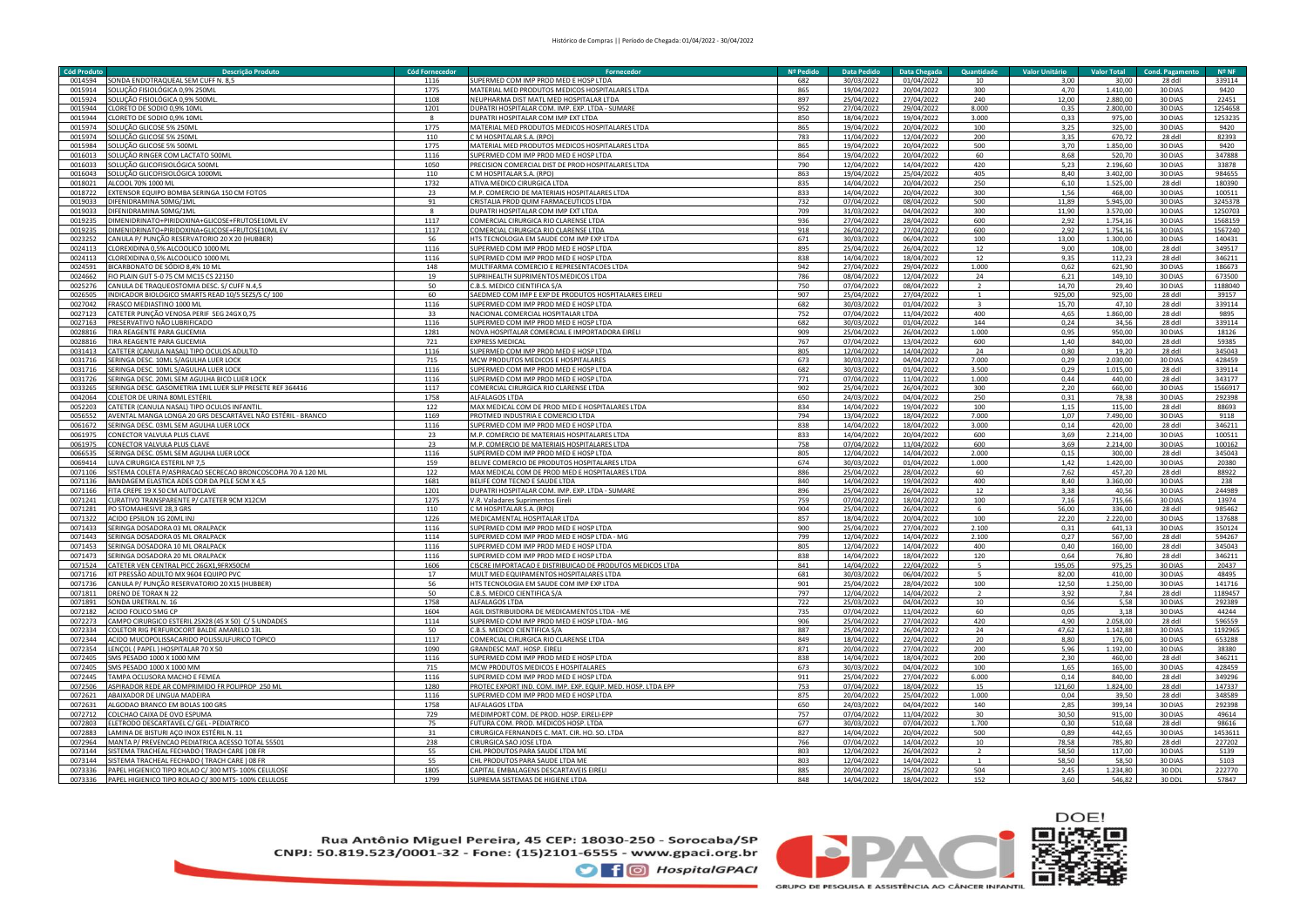| <b>Cód Produto</b> | <b>Descrição Produt</b>                                      | <b>Cód Fornecedo</b> | Fornecedo                                               | Nº Pedido        | <b>Data Pedido</b>   | Data Chegada | Quantidade     | <b>Valor Unitário</b> | <b>Valor Total</b> | <b>Cond. Pagamento</b> | Nº <sub>NF</sub> |
|--------------------|--------------------------------------------------------------|----------------------|---------------------------------------------------------|------------------|----------------------|--------------|----------------|-----------------------|--------------------|------------------------|------------------|
| 0073346            | PAPEL TOALHA 2 DOBRAS BRANCO 100% CELULOSE - 22 X 21 C/1000  | 1797                 | IMPERIO DA LIMPEZA E DESCARTAVEIS EM GERAL EIRELI       | 845              | 13/04/2022           | 19/04/2022   | 250            | 6,50                  | 1.625,00           | 30 DIAS                | 2912             |
| 0073346            | PAPEL TOALHA 2 DOBRAS BRANCO 100% CELULOSE - 22 X 21 C/1000  | 966                  | GLOBAL PAPER PAPEIS E SUPRIMENTOS LTDA EPP              | 847              | 14/04/2022           | 18/04/2022   | 300            | 7,62                  | 2.286,00           | 30 DIAS                | 7989             |
| 0073451            | FRALDA DESCARTAVEL GERIATRICA GRANDE                         | 1019                 | FOX IND E COM DE MAT MEDICOS E HOSP EIRELI EPP          | 874              | 20/04/2022           | 28/04/2022   | 308            | 1,18                  | 363,44             | 30 DIAS                | 13750            |
|                    |                                                              |                      |                                                         |                  |                      |              |                |                       |                    |                        |                  |
| 0073461            | FRALDA DESCARTAVEL GERIATRICA MEDIA                          | 1019                 | FOX IND E COM DE MAT MEDICOS E HOSP EIRELI EPP          | 874              | 20/04/2022           | 28/04/2022   | 308            | 1,10                  | 338,80             | 30 DIAS                | 13750            |
| 0073471            | FRALDA DESCARTAVEL GERIATRICA PEQUENA                        | 50                   | C.B.S. MEDICO CIENTIFICA S/A                            | 822              | 14/04/2022           | 22/04/2022   | 480            | 1,25                  | 600,00             | 30 DIAS                | 1191946          |
| 0073471            | FRALDA DESCARTAVEL GERIATRICA PEQUENA                        | 50                   | C.B.S. MEDICO CIENTIFICA S/A                            | 750              | 07/04/2022           | 08/04/2022   | 480            | 1,25                  | 600,00             | 30 DIAS                | 1188040          |
| 0073502            | FRALDA DESCARTAVEL INFANTIL MEDIA                            | 1295                 | POLITEX INDUSTRIA E COMERCIO LTDA                       | 683              | 30/03/2022           | 07/04/2022   | 981            | 0,46                  | 452.34             | 28 ddl                 | 7887             |
| 0073512            | FRALDA DESCARTAVEL INFANTIL EXTRA GRAND                      |                      | DUPATRI HOSPITALAR COM IMP EXT LTDA                     | 890              | 25/04/2022           | 27/04/2022   | 300            | 0,62                  | 186,63             | 30 DIAS                | 125416:          |
| 007352             | FRALDA DESCARTAVEL INFANTIL SUPER EXTRA GRAND                | 1116                 | SUPERMED COM IMP PROD MED E HOSP LTD/                   | 875              | 20/04/2022           | 25/04/2022   | 672            | 0,68                  | 456.96             | 28 ddl                 | 348589           |
| 0073522            | FRALDA DESCARTAVEL INFANTIL SUPER EXTRA GRAND                | 33                   | NACIONAL COMERCIAL HOSPITALAR LTDA                      | 754              | 07/04/2022           | 12/04/2022   | 306            | 0.93                  | 284.52             | 30 DIAS                | 1252125          |
| 0073734            | UVA LATEX FORRADA E ANTIDERRAPANTE TAM G AMAREL              | 1798                 | KM CLEAN DISTRIBUIDORA E IMPORTADORA EIREL              | 844              | 13/04/2022           | 19/04/2022   | 100            | 4.35                  | 435,00             | 30 DIAS                | 10373            |
| 0073764            | <b>LUVA LATEX FORRADA E ANTIDERRAPANTE TAM M AMARELA</b>     | 1441                 | Papel. Plastico Itupeva Ltda                            | 721              | 04/04/2022           | 04/04/2022   | 38             | 6,62                  | 251,56             | 30 DIAS                | 1291287          |
| 0074261            | <b>FSPONIA DUPLA FACE</b>                                    | 1797                 | IMPERIO DA LIMPEZA E DESCARTAVEIS EM GERAL EIRELI       | 845              | 13/04/2022           | 19/04/2022   | 150            | 0.45                  | 67.50              | 30 DIAS                | 2912             |
|                    |                                                              |                      |                                                         |                  |                      |              |                |                       |                    |                        |                  |
| 0074281            | FIBRA PARA LIMPEZA GERAL (BRANCA)                            | 22                   | SALES EQUIP. E PROD. HIG. PROF. LTDA                    | 876              | 20/04/2022           | 26/04/2022   | 60             | 0,92                  | 55,20              | 28 ddl                 | 4336267          |
| 0074342            | PANO MULTI USO PICOTADO                                      | 1193                 | ELPACKING EMBALAGENS E PRODUTOS DE LIMPEZA LTDA         | 881              | 20/04/2022           | 27/04/2022   | 15             | 90.90                 | 1.363.50           | 30 DIAS                | 2725             |
| 0074463            | VASSOURA TIPO NOVICA C/ SERDAS FINAS                         | 1423                 | PNA GLOBAL Comercio De Descartaveis Ltda                | 842              | 13/04/2022           | 20/04/2022   | -5             | 6.76                  | 33.80              | 30 DIAS                | 1115             |
| 0074483            | MOP UMIDO (REFIL) 85%ALGODÃO E 15% POLIAMIDA PONTA DOBRADA   | 1798                 | KM CLEAN DISTRIBUIDORA E IMPORTADORA EIRELI             | 844              | 13/04/2022           | 19/04/2022   | 10             | 13,80                 | 138,00             | 30 DIAS                | 10373            |
| 0074675            | 3OBINA PICOTADA 40 X 60 CM - 1 KG                            | 1193                 | ELPACKING EMBALAGENS E PRODUTOS DE LIMPEZA LTDA         | 843              | 13/04/2022           | 20/04/2022   | 150            | 13,30                 | 1.995,00           | 30 DIAS                | 2701             |
| 0074695            | COLHER DESCARTAVEL P/ REFEICAO                               | 1193                 | ELPACKING EMBALAGENS E PRODUTOS DE LIMPEZA LTDA         | 881              | 20/04/2022           | 27/04/2022   | 4.000          | 0,05                  | 198,00             | 30 DIAS                | 2725             |
| 0074716            | COPO DESCARTAVEL 180 ML C/100                                | 1193                 | ELPACKING EMBALAGENS E PRODUTOS DE LIMPEZA LTDA         | 881              | 20/04/2022           | 27/04/2022   | 600            | 3,20                  | 1.920,00           | 30 DIAS                | 2725             |
| 0074716            | OPO DESCARTAVEL 180 ML C/100                                 | 1193                 | ELPACKING EMBALAGENS E PRODUTOS DE LIMPEZA LTDA         | 843              | 13/04/2022           | 27/04/2022   | 900            | 3,20                  | 2.880,00           | 30 DIAS                | 2744             |
| 0074756            | OPO TERMICO 240 MI REE 24018                                 | 1193                 | ELPACKING EMBALAGENS E PRODUTOS DE LIMPEZA LTDA         | 843              | 13/04/2022           | 20/04/2022   | 450            | 3,29                  | 1.480.50           | 30 DIAS                | 2701             |
| 0074821            |                                                              |                      |                                                         |                  |                      |              |                |                       |                    |                        |                  |
|                    | ACA DESCARTAVEL PARA REFEIÇAO REFORCADA                      | 1193                 | ELPACKING EMBALAGENS E PRODUTOS DE LIMPEZA LTDA         | 881              | 20/04/2022           | 27/04/2022   | 10.000         | 0,05                  | 495,00             | 30 DIAS                | 2725             |
| 0074881            | <b>KIT TAI HFRFS</b>                                         | 1423                 | PNA GLOBAL Comercio De Descartaveis Ltda                | 842              | 13/04/2022           | 27/04/2022   | 3.500          | 0,42                  | 1.470.00           | 30 DIAS                | 1127             |
| 0074881            | KIT TALHERES                                                 | 1423                 | PNA GLOBAL Comercio De Descartaveis Ltda                | 842              | 13/04/2022           | 20/04/2022   | 3.500          | 0,42                  | 1.470,00           | 30 DIAS                | 1115             |
| 0074902            | EMBALAGEM MARMITEX 3 DIVISORIA REF RD95 COM SELO             | 759                  | DELPAK EMBALAGENS LTDA                                  | 870              | 18/04/2022           | 28/04/2022   | 3.600          | 0,56                  | 2.019.60           | 30 DIAS                | 66513            |
| 0074902            | EMBALAGEM MARMITEX 3 DIVISORIA REF RD95 COM SELO             | 759                  | DELPAK EMBALAGENS LTDA                                  | 869              | 18/04/2022           | 21/04/2022   | 3.600          | 0,56                  | 2.019,60           | 30 DIAS                | 66420            |
| 0074952            | ALOPURINOL 100MG CP                                          | 1116                 | SUPERMED COM IMP PROD MED E HOSP LTDA                   | 716              | 31/03/2022           | 04/04/2022   | 210            | 0,12                  | 25,20              | 28 ddl                 | 339899           |
| 0074962            | PRATO DESCARTAVEL Nº 21                                      | 22                   | SALES FOLIJP E PROD. HIG. PROF. LTDA                    | 876              | 20/04/2022           | 26/04/2022   | 600            | 1.80                  | 1.080,00           | <b>28 ddl</b>          | 4336267          |
| 0074992            | <b>SACO CRISTAL 10 X 20 CM</b>                               | 1423                 | PNA GLOBAL Comercio De Descartaveis Ltda                | 880              | 20/04/2022           | 25/04/2022   | $\Delta$       | 14.18                 | 56.72              | 30 DIAS                | 1121             |
| 0075011            | SACO CRISTAL 30 X 40 CM                                      | 1423                 | PNA GLOBAL Comercio De Descartaveis Ltda                | 880              | 20/04/2022           | 25/04/2022   | 20             | 14.18                 | 283.60             | 30 DIAS                | 1121             |
| 0075051            | SACO CRISTAL 60 X 90 CM                                      | 731                  |                                                         |                  |                      |              | 45             |                       |                    |                        |                  |
|                    |                                                              |                      | EKOLIMP DESCARTAVEIS LTDA - ME                          | 879              | 20/04/2022           | 27/04/2022   |                | 17,91                 | 805,95             | 30 DIAS                | 27318            |
| 0075071            | SACO CRISTAL 90 X 120 CM                                     | 1423                 | PNA GLOBAL Comercio De Descartaveis Ltda                | 842              | 13/04/2022           | 20/04/2022   | 6              | 14,18                 | 85,08              | 30 DIAS                | 1115             |
| 0075162            | TAMPA BRANCA C/ ABERTURA (COPO 240 ML) COD 8FTL              | 1193                 | ELPACKING EMBALAGENS E PRODUTOS DE LIMPEZA LTDA         | 843              | 13/04/2022           | 27/04/2022   | 20             | 8,40                  | 168,00             | 30 DIAS                | 2744             |
| 0075162            | TAMPA BRANCA C/ ABERTURA (COPO 240 ML) COD 8FTL              | 1193                 | ELPACKING EMBALAGENS E PRODUTOS DE LIMPEZA LTDA         | 843              | 13/04/2022           | 20/04/2022   | 80             | 8,40                  | 672,00             | 30 DIAS                | 2701             |
| 0075192            | TAMPA COPO 100 ML                                            | 607                  | COLUMBIA COMERCIO DE DESCARTÁVEIS EIRELLI               | 878              | 20/04/2022           | 27/04/2022   | 200            | 2,45                  | 490,00             | 30 DIAS                | 710687           |
| 0075203            | PULSEIRA ESPECIAL TYVEK F002/56 BLACK DIG.LARANJA NEON ENFER | 65                   | PRIMEBAND COM. E IMP. DE ART. PARA EVENTOS EIRELI - EPP | 777              | $\frac{07}{04/2022}$ | 08/04/2022   | 5.000          | 0,19                  | 930,00             | 30 DIAS                | 37888            |
| 0075213            | PULSEIRA ESPECIAL TYVEK F002/56 BLACK DIG.VERMELHA AMBULATOR | 65                   | PRIMEBAND COM. E IMP. DE ART. PARA EVENTOS EIRELI - EPP | $\overline{777}$ | 07/04/2022           | 08/04/2022   | 5.000          | 0,19                  | 930.00             | 30 DIAS                | 37888            |
| 0075223            | PULSEIRA ESPECIAL TYVEK F002/56 BLACK DIG.VERDE NEON OBSERVA | 65                   | PRIMEBAND COM. E IMP. DE ART. PARA EVENTOS EIRELI - EPP | 777              | 07/04/2022           | 08/04/2022   | 5.000          | 0,19                  | 930,00             | 30 DIAS                | 37888            |
| 0075475            | AMITRIPTILINA 25MG CP                                        | 91                   | RISTALIA PROD QUIM FARMACEUTICOS LTDA                   | 941              | 27/04/2022           | 28/04/2022   | 400            | 0,12                  | 48,00              | 30 DIAS                | 3262131          |
| 0075475            | AMITRIPTILINA 25MG CP                                        | 91                   | CRISTALIA PROD QUIM FARMACEUTICOS LTDA                  | 711              | 31/03/2022           | 06/04/2022   | 200            | 0,12                  | 24,00              | 30 DIAS                | 3241506          |
| 0075586            |                                                              |                      |                                                         |                  |                      |              | 8              |                       |                    |                        |                  |
|                    | OXIMETRO DE PULSO/TIPO DEDO C/ VISOR GDE SB100-SB 220 ROSMAX | 661                  | UIMED COM DE PROD HOSP LTDA                             | 804              | 12/04/2022           | 14/04/2022   |                | 54,20                 | 433,60             | 28 ddl                 | 259213           |
| 0075671            | SACO CRISTAL 20 X 30 CM - KILO                               | 1193                 | ELPACKING EMBALAGENS E PRODUTOS DE LIMPEZA LTDA         | 843              | 13/04/2022           | 20/04/2022   | 6              | 18,45                 | 110,70             | 30 DIAS                | 2701             |
| 0075722            | <b>FSTETOSCOPIO INFANTIL</b>                                 | 31                   | CIRURGICA FERNANDES C. MAT. CIR. HO. SO. LTDA           | 827              | 14/04/2022           | 20/04/2022   | 15             | 12,95                 | 194,25             | 30 DIAS                | 1453611          |
| 0075833            | AGULHA HIPODERMICA DESCARTAVEL 25 X 1,20                     | 55                   | CHL PRODUTOS PARA SAUDE LTDA ME                         | 763              | 07/04/2022           | 12/04/2022   | 12.000         | 0,17                  | 2.028,00           | 28 ddl                 | 5092             |
| 0075873            | SENSOR DE DEDO TIPO CLIP SPO2 ADULTO DIXTAL                  | 1112                 | BIO INFINITY TECNOLOGIA HOSPITALAR EIRELI - ME          | 894              | 25/04/2022           | 28/04/2022   |                | 230,00                | 690.00             | 30 DIAS                | 19082            |
| 0076275            | ESPACADOR TAMANHO MEDIO                                      | 1680                 | PLASTIC WAY PRODUTOS PAR A SAUDE LTDA EPP               | 802              | 12/04/2022           | 25/04/2022   | 15             | 20.00                 | 300.00             | 28 ddl                 | 18459            |
| 0076906            | CAIXA ARQUIVO MORTO                                          | 62                   | <b>TRAVAGIN &amp; TRAVAGIN LTDA</b>                     | 727              | 05/04/2022           | 11/04/2022   | 80             | 2.73                  | 218.04             | 30 DIAS                | 2835732          |
| 0076976            | CANETA P/ QUADRO BRANCO COR AZUI                             | 875                  | REVAL ATACADO DE PAPELARIA LTDA                         | 728              | 05/04/2022           | 06/04/2022   | 12             | 1,98                  | 23,76              | 30 DIAS                | 6084924          |
| 0076986            | CANETA P/ QUADRO BRANCO COR PRETA                            | 875                  | REVAL ATACADO DE PAPELARIA LTDA                         | 728              | 05/04/2022           | 06/04/2022   | 12             | 1.98                  | 23.76              | 30 DIAS                | 6084924          |
| 0077312            | CLIPS Nº 2,0                                                 | 20                   | SILVANA BAIOCHI GONCALVES EPP                           | 726              | 05/04/2022           | 07/04/2022   | 2.000          | 0,01                  | 28,00              | 28 ddl                 | 244797           |
|                    |                                                              |                      |                                                         |                  |                      |              |                |                       |                    |                        |                  |
| 0077493            | ENVELOPE 240 X 340 PARDO (USO ADM)                           | 875                  | REVAL ATACADO DE PAPELARIA LTDA                         | 915              | 25/04/2022           | 27/04/2022   | 500            | 0,22                  | 112,30             | 30 DIAS                | 6117773          |
| 0077564            | ETIQUETA 3 LINHAS DUPL CAMADA C/ INDICADOR BIOLOG            | 60                   | SAEDMED COM IMP E EXP DE PRODUTOS HOSPITALARES EIRELI   | 749              | 07/04/2022           | 11/04/2022   | $\overline{2}$ | 80,00                 | 160,00             | 28 ddl                 | 38748            |
| 0077756            | AMOXICILINA+CLAVULANATO 1200MG INJ                           | 1173                 | ONCOTECH HOSPITALAR COMERCIO DE MEDICAMENTOS LTDA       | 938              | 27/04/2022           | 29/04/2022   | 400            | 18,70                 | 7.480,00           | 21 ddl                 | 44369            |
| 0077756            | AMOXICILINA+CLAVULANATO 1200MG INJ                           | 8                    | <b>DUPATRI HOSPITALAR COM IMP EXT LTDA</b>              | 709              | 31/03/2022           | 04/04/2022   | 200            | 19,33                 | 3.866,00           | 30 DIAS                | 1250703          |
| 0077891            | URADOR DE PAPEL COM 2 FUROS PARA 100 FOLHAS                  | 20                   | SILVANA BAIOCHI GONCALVES EPP                           | 726              | 05/04/2022           | 07/04/2022   | $\mathbf{1}$   | 129.00                | 129.00             | 28 ddl                 | 244797           |
| 0077902            | RAMPEADOR DE PAPEL P/ GRAMPO 26/6 P/ 25 FLS                  | 875                  | REVAL ATACADO DE PAPELARIA LTDA                         | 915              | 25/04/2022           | 27/04/2022   |                | 11,60                 | 34,80              | 30 DIAS                | 6117773          |
| 0077902            | RAMPEADOR DE PAPEL P/ GRAMPO 26/6 P/ 25 FLS                  | 62                   | TRAVAGIN & TRAVAGIN I TDA                               | 727              | 05/04/2022           | 11/04/2022   | 5              | 10,09                 | 50,45              | 30 DIAS                | 2835732          |
| 0078081            | PAPEL BRILHO GLOSSY (FOTOGRAFICO) A4 (210X297) 115 GRS C/50  | 1004                 | GRUPO MASTER COMERCIO IMPORTACAO E EXPORTACAO LTDA      | 708              | 04/04/2022           | 07/04/2022   | 200            | 9,73                  | 1.945.30           | 30 DIAS                | 471339           |
| 0078091            | PAPEL CARBONO ESCRITA MANUAL PRETO / AZUL                    | 20                   | SILVANA BAIOCHI GONCALVES EPP                           | 726              | 05/04/2022           | 07/04/2022   | 50             | 0,35                  | 17,50              | 28 ddl                 | 244797           |
| 0078102            | PAPEL CONTACT TRASPARENTE MTS                                | 20                   | SILVANA BAIOCHI GONCALVES EPP                           | 726              | 05/04/2022           | 07/04/2022   | 25             | 2,35                  | 58,75              | 28 ddl                 | 244797           |
| 0078192            |                                                              | 659                  |                                                         |                  |                      |              |                | 18.50                 |                    |                        |                  |
|                    | PAPEL SULFITE A4 210 X 297 BRANCO C/ 500                     |                      | AUTOPEL AUTOMACAO COMERCIAL E INFORMATICA LTDA          | 914              | 25/04/2022           | 28/04/2022   | 150            |                       | 2.775,00           | 28 ddl                 | 469676           |
| 0078192            | PAPEL SULFITE A4 210 X 297 BRANCO C/ 500                     | 875                  | REVAL ATACADO DE PAPELARIA LTDA                         | 728              | 05/04/2022           | 06/04/2022   | 150            | 18,78                 | 2.817.00           | 30 DIAS                | 6084924          |
| 0078304            | PASTA SUSPENSA MARMORIZADA DELLO                             | 20                   | SILVANA BAIOCHI GONCALVES EPP                           | 726              | 05/04/2022           | 07/04/2022   | 20             | 2,95                  | 59,00              | 28 ddl                 | 244797           |
| 0078314            | PILHA ALCALINA 12V MN 21 / A 23                              | 62                   | <b>TRAVAGIN &amp; TRAVAGIN LTDA</b>                     | 727              | 05/04/2022           | 11/04/2022   | $\mathbf{f}$   | 8.55                  | 51.30              | 30 DIAS                | 2835732          |
| 0078364            | PLASTICO 04 FUROS                                            | 875                  | REVAL ATACADO DE PAPELARIA LTDA                         | 728              | 05/04/2022           | 06/04/2022   | 500            | 0,14                  | 70,00              | 30 DIAS                | 6084924          |
| 0078405            | PRANCHETA ACRILICA                                           | 875                  | REVAL ATACADO DE PAPELARIA LTDA                         | 728              | 05/04/2022           | 06/04/2022   | 6              | 11.85                 | 71,10              | 30 DIAS                | 6084924          |
| 0078425            | RIBBON CERA / RESINA ( MISTO ) 110 X 75                      | 749                  | SP LABEL ETIQUETAS E BOBINAS                            | 817              | 14/04/2022           | 20/04/2022   | 120            | 6,25                  | 750,00             | 30 DIAS                | 12231            |
| 0078651            | <b>TECLADO USB</b>                                           | 875                  | REVAL ATACADO DE PAPELARIA LTDA                         | 915              | 25/04/2022           | 27/04/2022   | 10             | 31,50                 | 315,00             | 30 DIAS                | 6117773          |
| 0078732            | TUBO COLETA VACUO SEM ADITIVO 4ML (TUBO DE TRANSPORTE)       | 1788                 | FIRSTLAB IND IMP EXP PRODUTOS LABORATORIOS LTDA         | 723              | 30/03/2022           | 04/04/2022   | 2.000          | 0,37                  | 747,20             | 30 DIAS                | 28059            |
|                    |                                                              |                      |                                                         |                  |                      |              |                |                       |                    |                        |                  |
| 0078752            | TUBO COLETA A VACUO C/GEL ATIVADOR DE COAGULO 5,0 ML AMARELO | 50                   | C.B.S. MEDICO CIENTIFICA S/A                            | 872              | 20/04/2022           | 22/04/2022   | 400            | 0,68                  | 270,20             | 30 DIAS                | 1192085          |
| 0078772            | TUBO COLETA A VACUO EDTA 4,0 ML ROXO                         | 1117                 | COMERCIAL CIRURGICA RIO CLARENSE LTDA                   | 798              | 12/04/2022           | 13/04/2022   | 1.500          | 0,34                  | 510,00             | 28 ddl                 | 1562379          |
| 0078843            | <b>AGUA DESTILADA 5 LITROS</b>                               | 58                   | CODIMED LTDA EPP                                        | 958              | 21/04/2022           | 28/04/2022   | 50             | 10,90                 | 545,00             | 30 DIAS                | 89957            |
| 0079164            | BACLOFENO 10MG CP                                            | 1116                 | SUPERMED COM IMP PROD MED E HOSP LTDA                   | 716              | 31/03/2022           | 04/04/2022   | 400            | 0,21                  | 82,16              | 28 ddl                 | 339899           |
| 0079235            | BUDESONIDA 0,25MG/ML2ML SUSPENSÃO PARA NEBULIZAÇÃO           | 1483                 | Onco Prod. Distr. De Prod. Hosp. E Oncologicos Ltda     | 953              | 27/04/2022           | 29/04/2022   | 200            | 7,26                  | 1.452,00           | 30 DIAS                | 317885           |
|                    | 0079235 BUDESONIDA 0,25MG/ML2ML SUSPENSÃO PARA NEBULIZAÇÃO   | 1660                 | PROMEFARMA MEDICAMENTOS PROD HOSP                       | 852              | 18/04/2022           | 22/04/2022   | 2.000          | 6.30                  | 12.600,00          | 30 DIAS                | 236825           |

Rua Antônio Miguel Pereira, 45 CEP: 18030-250 - Sorocaba/SP<br>CNPJ: 50.819.523/0001-32 - Fone: (15)2101-6555 - www.gpaci.org.br **O** f © HospitalGPACI

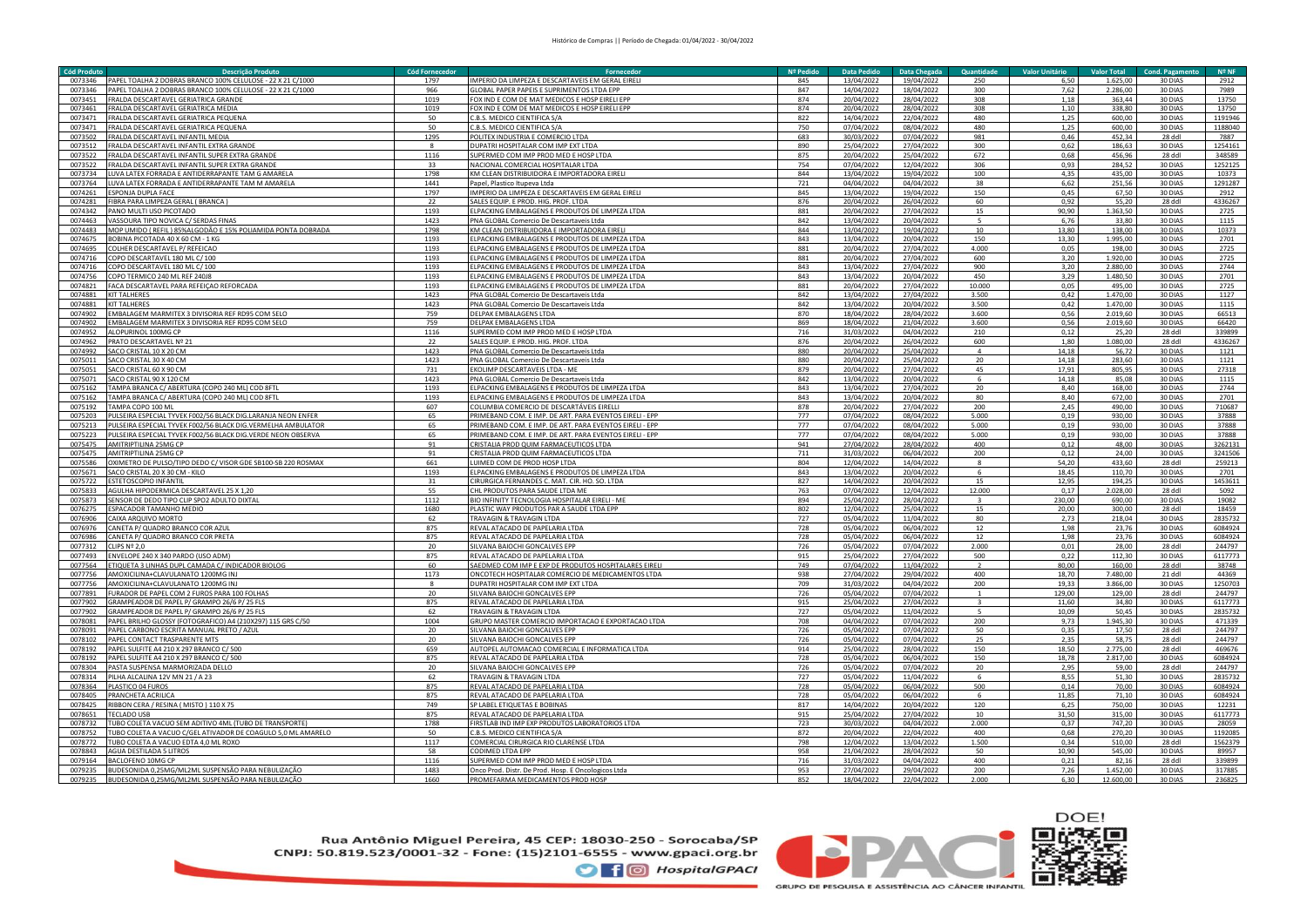| Cód Produto | <b>Descrição Produto</b>                              | <b>Cód Fornecedor</b> | Fornecedor                                               | Nº Pedido | <b>Data Pedido</b> | Data Chegada     | Quantidade     | <b>Valor Unitário</b> | <b>Valor Total</b> | <b>Cond. Pagamento</b> | $N^{\circ}$ NF |
|-------------|-------------------------------------------------------|-----------------------|----------------------------------------------------------|-----------|--------------------|------------------|----------------|-----------------------|--------------------|------------------------|----------------|
| 0079235     | UDESONIDA 0,25MG/ML2ML SUSPENSÃO PARA NEBULIZAÇÃO     | 1660                  | ROMEFARMA MEDICAMENTOS PROD HOSP                         | 713       | 31/03/2022         | 08/04/2022       | 1.000          | 6,30                  | 6.300,00           | 28 ddl                 | 234524         |
| 0079255     | BUDESONIDA 32MCG SPRAY NASAL                          | 1604                  | GIL DISTRIBUIDORA DE MEDICAMENTOS LTDA - ME              | 735       | 07/04/2022         | 11/04/2022       | 50             | 10,08                 | 504,19             | 30 DIAS                | 44244          |
| 0079285     | BUPIVACAINA 0,5% SEM VASO 20ML INJ                    | 91                    | RISTALIA PROD QUIM FARMACEUTICOS LTDA                    | 941       | 27/04/2022         | 29/04/2022       | 40             | 14,60                 | 584,00             | 30 DIAS                | 3262899        |
|             |                                                       |                       |                                                          |           |                    |                  |                |                       |                    |                        |                |
| 0079306     | CAPTOPRIL 25MG CP                                     | 1114                  | UPERMED COM IMP PROD MED E HOSP LTDA - MG                | 734       | 07/04/2022         | 11/04/2022       | 600            | 0,04                  | 22,20              | 28 ddl                 | 593279         |
| 0079316     | CARBONATO DE CALCIO 500MG CP                          | 1116                  | UPERMED COM IMP PROD MED E HOSP LTDA                     | 716       | 31/03/2022         | 04/04/2022       | 1.000          | 0,05                  | 45,00              | 28 ddl                 | 339899         |
| 0079386     | CEFTRIAXONA 1G + DIL 3,5ML IM                         | 1114                  | SUPERMED COM IMP PROD MED E HOSP LTDA - MG               | 943       | 27/04/2022         | 29/04/2022       | 100            | 5,39                  | 539,00             | 28 ddl                 | 597615         |
| 0079673     | CLARITROMICINA 500MG INJ                              | 827                   | ODROGAS DISTRIBUIDORA DE MEDICAMENTOS E MATERIAIS MEDICO | 710       | 31/03/2022         | 04/04/2022       | 100            | 26,95                 | 2.695,00           | 28 ddl                 | 156375         |
| 0079683     | CLOBAZAM 10MG CP                                      | 1534                  | NOXTER DO BRASIL LTDA                                    | 856       | 18/04/2022         | 22/04/2022       | 200            | 0.74                  | 147,70             | 30 DIAS                | 5591           |
| 0079754     | CLORIDRATO DE HIDRALAZINA 20MG/ML 1ML INJ             | Q <sub>1</sub>        | CRISTALIA PROD QUIM FARMACEUTICOS LTDA                   | 711       | 31/03/2022         | 06/04/2022       | 200            | 4.80                  | 960,00             | 30 DIAS                | 3241098        |
| 0079764     | CLORPROMAZINA 40MG/ML 20ML GOTAS                      |                       | <b>DUPATRI HOSPITALAR COM IMP EXT LTDA</b>               | 850       | 18/04/2022         | 19/04/2022       | 10             | 6.74                  | 67,40              | 30 DIAS                | 1253235        |
| 0079805     | COMPLEXO LIPIDICO ANFOTERICINA B 100MG 20ML INJ       | 1483                  | Onco Prod. Distr. De Prod. Hosp. E Oncologicos Ltda      | 925       | 27/04/2022         | 28/04/2022       | 20             | 791.14                | 15.822.80          | 30 DIAS                | 317371         |
|             |                                                       |                       |                                                          |           |                    |                  |                |                       |                    |                        |                |
| 0079835     | DEXAMETASONA 2MG/ML 1ML INJ                           | 1117                  | COMERCIAL CIRURGICA RIO CLARENSE LTDA                    | 936       | 27/04/2022         | 28/04/2022       | 200            | 1.64                  | 328,94             | 30 DIAS                | 1568159        |
| 0079855     | DEXAMETASONA 4MG/ML 2,5ML INJ                         |                       | <b>DUPATRI HOSPITALAR COM IMP EXT LTDA</b>               | 730       | 07/04/2022         | 08/04/2022       | 360            | 2,30                  | 828,00             | 30 DIAS                | 1251566        |
| 0079895     | DEXMEDETOMIDINA 100MCG/ML 2ML INJ                     | 1050                  | PRECISION COMERCIAL DIST DE PROD HOSPITALARES LTDA       | 947       | 27/04/2022         | 28/04/2022       | 100            | 6,40                  | 640,00             | 30 DIAS                | 34672          |
| 0079966     | IPIRONA 500MG/ML 2ML INJ                              | 1226                  | MEDICAMENTAL HOSPITALAR LTDA                             | 787       | 08/04/2022         | 12/04/2022       | 2.040          | 1,25                  | 2.550,00           | 30 DIAS                | 136354         |
| 0079966     | DIPIRONA 500MG/ML 2ML INJ                             | 1167                  | WERBRAN DISTRIBUIDORA DE MEDICAMENTOS LTDA               | 707       | 24/03/2022         | 01/04/2022       | 965            | 4,65                  | 4.487,25           | 30 DIAS                | 671041         |
| 0080036     | ESCITALOPRAM 10MG CP                                  | 1116                  | UPERMED COM IMP PROD MED E HOSP LTDA                     | 743       | 07/04/2022         | 11/04/2022       | 1.020          | 0,19                  | 190,13             | 30 DIAS                | 343088         |
| 0080171     | ITOMENADIONA 10MG 1ML IV                              | 91                    | RISTALIA PROD QUIM FARMACEUTICOS LTDA                    | 959       | 22/04/2022         | 28/04/2022       | 600            | 1,38                  | 828,00             | 30 DDL                 | 3261309        |
| 0080191     | LUCONAZOL 150MG CP                                    | 517                   | RISMED COMERCIAL HOSPITALAR LTDA                         | 935       | 27/04/2022         | 28/04/2022       | 200            | 0,64                  | 127,44             | 30 DIAS                | 266683         |
|             |                                                       |                       |                                                          |           |                    |                  |                |                       |                    |                        |                |
| 0080202     | LUCONAZOL 2MG/ML 100ML INJ                            | 91                    | RISTALIA PROD QUIM FARMACEUTICOS LTDA                    | 711       | 31/03/2022         | 06/04/2022       | 102            | 11,77                 | 1.200,54           | 30 DIAS                | 3241506        |
| 0080232     | LUTICASONA 250MCG SPRAY                               | $\mathbf{g}$          | UPATRI HOSPITALAR COM IMP EXT LTDA                       | 730       | 07/04/2022         | 08/04/2022       | 20             | 91.95                 | 1.839.00           | 30 DIAS                | 1251566        |
| 0080242     | LUTICASONA 50MCG SPRAY                                |                       | UPATRI HOSPITALAR COM IMP FXT I TDA                      | 730       | 07/04/2022         | 08/04/2022       | 20             | 124,00                | 2.480,00           | 30 DIAS                | 1251566        |
| 0080292     | <b>GENTAMICINA 40MG/ML2MLINI</b>                      | 1050                  | PRECISION COMERCIAL DIST DE PROD HOSPITALARES LTDA       | 742       | 07/04/2022         | 08/04/2022       | 200            | 2,12                  | 424.00             | 30 DIAS                | 33624          |
| 0080333     | HALOPERIDOL 5MG/ML 1ML INJ                            | 1660                  | PROMEFARMA MEDICAMENTOS PROD HOSP                        | 713       | 31/03/2022         | 08/04/2022       | 50             | 1,99                  | 99,50              | 28 ddl                 | 234524         |
| 0080363     | IIDROCLORTIAZIDA 25MG CP                              | 1116                  | UPERMED COM IMP PROD MED E HOSP LTDA                     | 948       | 27/04/2022         | 29/04/2022       | 120            | 0,03                  | 3,40               | 28 ddl                 | 351407         |
| 0080383     | <b>IIDROCORTISONA 500MG INJ</b>                       | $\mathbf{R}$          | DUPATRI HOSPITALAR COM IMP EXT LTDA                      | 709       | 31/03/2022         | 04/04/2022       | 200            | 3,92                  | 784,00             | 30 DIAS                | 1250703        |
| 0080515     | VERMECTINA 6MG CP                                     | 1116                  | SUPERMED COM IMP PROD MED E HOSP LTDA                    | 854       | 18/04/2022         | 20/04/2022       | 12             | 0,60                  | 7,16               | 30 DIAS                | 347888         |
|             |                                                       |                       |                                                          |           |                    |                  |                |                       |                    |                        |                |
| 0080595     | IDOCAINA 2% SEM VASO 20ML                             | 1124                  | SERVIMED COMERCIAL LTDA - SP                             | 939       | 27/04/2022         | 28/04/2022       | 100            | 4.44                  | 444.44             | 28 ddl                 | 3320748        |
| 0080626     | OPERAMIDA 2MG CP                                      | 1114                  | SUPERMED COM IMP PROD MED E HOSP LTDA - MG               | 957       | 28/04/2022         | 29/04/2022       | 200            | 0.06                  | 11.16              | 28 ddl                 | 597616         |
| 0080686     | AMINA P/ MICROSCOPIA FOSCA NÃO LAPIDADA 26 X 76 C/ 50 | 31                    | IRURGICA FERNANDES C. MAT. CIR. HO. SO. LTDA             | 816       | 14/04/2022         | 18/04/2022       | 100            | 7,52                  | 751,67             | 30 DIAS                | 1453285        |
| 0080842     | ORAZEPAM 2MG CP                                       | 1171                  | ARMATER MEDICAMENTOS LTDA                                | 855       | 18/04/2022         | 22/04/2022       | 100            | 0,43                  | 43,00              | 30 DIAS                | 41160          |
| 0080892     | METADONA 5MG CP                                       | 91                    | CRISTALIA PROD QUIM FARMACEUTICOS LTDA                   | 941       | 27/04/2022         | 28/04/2022       | 200            | 0.65                  | 130.00             | 30 DIAS                | 3262131        |
| 0080923     | METILPREDNISOLONA 125MG INJ                           | 1173                  | ONCOTECH HOSPITALAR COMERCIO DE MEDICAMENTOS LTDA        | 938       | 27/04/2022         | 29/04/2022       | 1.000          | 5,50                  | 5.500,00           | 21 ddl                 | 44369          |
| 0080923     | METILPREDNISOLONA 125MG INJ                           | 1108                  | NEUPHARMA DIST MATL MED HOSPITALAR LTDA                  | 715       | 31/03/2022         | 06/04/2022       | 300            | 5,50                  | 1.650,00           | 28 ddl                 | 21853          |
|             |                                                       |                       |                                                          |           |                    |                  |                |                       |                    |                        |                |
| 0080973     | METRONIDAZOL 250MG CP                                 | 1116                  | SUPERMED COM IMP PROD MED E HOSP LTDA                    | 716       | 31/03/2022         | 04/04/2022       | 200            | 0,13                  | 26,00              | 28 ddl                 | 339899         |
| 0080983     | METRONIDAZOL 5MG/ML 100ML INJ                         | 1116                  | UPERMED COM IMP PROD MED E HOSP LTDA                     | 737       | 07/04/2022         | 11/04/2022       | 150            | 11,93                 | 1.789,07           | 28 ddl                 | 343088         |
| 0081002     | MIDAZOLAM 1MG/ML 5ML INJ                              | 1116                  | UPERMED COM IMP PROD MED E HOSP LTDA                     | 698       | 31/03/2022         | $\sqrt{04/2022}$ | 100            | 3,41                  | 341,10             | 30 DIAS                | 336805         |
| 0081032     | MITEXAN 400MG 4ML INJ                                 | 1117                  | COMERCIAL CIRURGICA RIO CLARENSE LTDA                    | 729       | 07/04/2022         | 08/04/2022       | 500            | 7,20                  | 3.600.00           | 30 DIAS                | 1560129        |
| 0081042     | MITOTANO 500MG CP                                     | 1301                  | GILLE COMERCIO DE MEDICAMENTO LTDA                       | 724       | 04/04/2022         | 07/04/2022       | 300            | 12,86                 | 3.856,59           | 30 DIAS                | 61010          |
| 0081103     | MORFINA 10MG CP                                       |                       | UPATRI HOSPITALAR COM IMP EXT LTDA                       | 937       | 27/04/2022         | 29/04/2022       | 1.000          | 0,57                  | 570,00             | 30 DIAS                | 1254808        |
| 0081103     | MORFINA 10MG CP                                       | 91                    | CRISTALIA PROD QUIM FARMACEUTICOS LTDA                   | 739       | 07/04/2022         | 11/04/2022       | 500            | 0,58                  | 290,00             | 30 DIAS                | 3246258        |
| 0081133     | NALBUFINA 10MG/ML 1ML INJ                             | 91                    | CRISTALIA PROD QUIM FARMACEUTICOS LTDA                   | 711       | 31/03/2022         | 08/04/2022       | 100            | 7,45                  | 745,00             | 30 DIAS                | 3245152        |
| 0081204     |                                                       | 1777                  | DIMEVA DISTRIBUIDORA EIMPORTADORA LTDA                   | 706       | 25/03/2022         | 01/04/2022       | 120            | 4.35                  | 522,00             | 30 DIAS                | 68132          |
|             | NISTATINA+OXIDO DE ZINCO 60G                          |                       |                                                          |           |                    |                  |                |                       |                    |                        |                |
| 0081244     | NOREPINEFRINA 2MG/ML 4ML INJ                          | 1117                  | COMERCIAL CIRURGICA RIO CLARENSE LTDA                    | 808       | 13/04/2022         | 14/04/2022       | 500            | 3,80                  | 1.900,00           | 30 DIAS                | 1562975        |
| 0081284     | OMEPRAZOL 40MG INJ                                    | 91                    | CRISTALIA PROD QUIM FARMACEUTICOS LTDA                   | 711       | 31/03/2022         | 06/04/2022       | 1.000          | 10,80                 | 10.800,00          | 30 DIAS                | 3241970        |
| 0081305     | ONDANSETRONA 2MG/ML 2ML IN                            | 148                   | MULTIFARMA COMERCIO E REPRESENTACOES LTDA                | 733       | 07/04/2022         | 08/04/2022       | 1.000          | 2.16                  | 2.163.20           | 30 DIAS                | 184970         |
| 0081315     | ONDANSETRONA 2MG/ML 4ML INJ                           | 106                   | STRA FARMA COMERCIO DE MAT. ME                           | 940       | 27/04/2022         | 29/04/2022       | 500            | 2.90                  | 1.450.00           | 28 ddl                 | 124736         |
| 0081375     | OXACILINA 500MG INJ                                   | 1116                  | UPERMED COM IMP PROD MED E HOSP LTDA                     | 948       | 27/04/2022         | 29/04/2022       | 700            | 0,96                  | 672,00             | 28 ddl                 | 351407         |
| 0081486     | PETIDINA 50MG/ML 2ML INJ                              | 1117                  | COMERCIAL CIRURGICA RIO CLARENSE LTDA                    | 808       | 13/04/2022         | 14/04/2022       | 100            | 1.90                  | 190.00             | 30 DIAS                | 1562975        |
| 0081682     | RISPERIDONA 1MG CP                                    | 91                    | CRISTALIA PROD QUIM FARMACEUTICOS LTDA                   | 732       | 07/04/2022         | 08/04/2022       | 200            | 0,12                  | 24,00              | 30 DIAS                | 3245378        |
| 0081703     | RIVAROXABANA 20MG CP                                  | 1116                  | SUPERMED COM IMP PROD MED E HOSP LTDA                    | 948       | 27/04/2022         | 29/04/2022       | 224            | 1,40                  | 313,60             | 28 ddl                 | 351407         |
|             |                                                       |                       |                                                          | 849       |                    |                  |                |                       |                    |                        |                |
| 0081743     | SALBUTAMOL 100MCG SPRAY 14,6ML                        | 1117                  | COMERCIAL CIRURGICA RIO CLARENSE LTDA                    |           | 18/04/2022         | 22/04/2022       | 100            | 8,00                  | 800,00             | 30 DIAS                | 653288         |
| 0081763     | EVOFLURANO 250ML SOLUÇÃO INALATORIA                   | 1117                  | COMERCIAL CIRURGICA RIO CLARENSE LTDA                    | 849       | 18/04/2022         | 20/04/2022       | 20             | 340,80                | 6.816,00           | 30 DIAS                | 1564749        |
| 0081783     | ORBITOL+LAURILSULFATO DE SODIO 7.5G                   | 1116                  | UPERMED COM IMP PROD MED E HOSP LTDA                     | 698       | 31/03/2022         | 04/04/2022       | 56             | 4,53                  | 253.76             | 30 DIAS                | 336805         |
| 0081965     | RAMADOL 50MG CP                                       | 1116                  | UPERMED COM IMP PROD MED E HOSP LTDA                     | 854       | 18/04/2022         | 20/04/2022       | 500            | 0,26                  | 130.20             | 30 DIAS                | 347888         |
| 0082064     | (INAFOATO SALMETEROL+FLUTICASONA 25/50MCG             | 1488                  | ROGARIA NOVA ESPERANCA                                   | 858       | 18/04/2022         | 26/04/2022       | 20             | 87,00                 | 1.740.00           | 30 DIAS                | 754421         |
| 0082216     | ICLOFOSFAMIDA 1G 50ML INJ                             | 1350                  | GONCALVES SUPRIMENTOS MEDICOS LTDA                       | 924       | 27/04/2022         | 28/04/2022       | 30             | 53,85                 | 1.615,50           | 30 DIAS                | 570117         |
| 0082216     | CICLOEOSEAMIDA 1G 50ML INT                            | 1350                  | R GONCALVES SUPRIMENTOS MEDICOS LTDA                     | 714       | 31/03/2022         | 05/04/2022       | 30             | 48,56                 | 1.456.80           | 28 ddl                 | 566078         |
| 0082226     | CICLOFOSFAMIDA 200MG 10ML INJ                         | 1350                  | R GONCALVES SUPRIMENTOS MEDICOS LTDA                     | 924       | 27/04/2022         | 28/04/2022       | 50             | 14,50                 | 725,00             | 30 DIAS                | 570117         |
| 0082226     | CICLOFOSFAMIDA 200MG 10ML INJ                         | 1350                  | R GONCALVES SUPRIMENTOS MEDICOS LTDA                     | 714       | 31/03/2022         | 05/04/2022       | 50             | 13,08                 | 654,00             | 28 ddl                 | 566078         |
|             |                                                       |                       |                                                          | 821       |                    |                  |                |                       | 640,00             |                        |                |
| 0082246     | CARBOPLATINA 150MG 15ML INJ                           | 1737                  | ONCORIO DISTRIB DE MEDICAMENTOS LTDA                     |           | 14/04/2022         | 19/04/2022       | 20             | 32,00                 |                    | 28 ddl                 | 6556           |
| 0082256     | ARBOPLATINA 50MG 5ML INJ                              | 1348                  | <b>SENESIO A MENDES &amp; CIA LTDA</b>                   | 820       | 14/04/2022         | 18/04/2022       | 20             | 28,98                 | 579,60             | 28 ddl                 | 1597026        |
| 0082296     | DACARRAZINA 200MG 20ML INT                            | 619                   | ONCOVIT DISTRIBUIDORA DE MEDICAMENTOS I TDA              | 779       | 11/04/2022         | 14/04/2022       | 40             | 26,10                 | 1.044.00           | 60 ddl                 | 103759         |
| 0082331     | OOXORRUBICINA 50MG 25ML INJ                           | 1117                  | COMERCIAL CIRURGICA RIO CLARENSE LTDA                    | 921       | 27/04/2022         | 28/04/2022       | 30             | 37.80                 | 1.134,00           | 28 ddl                 | 1568424        |
| 0082331     | DOXORRUBICINA 50MG 25ML INJ                           | 1737                  | ONCORIO DISTRIB DE MEDICAMENTOS LTDA                     | 821       | 14/04/2022         | 19/04/2022       | 30             | 35.00                 | 1.050.00           | 28 ddl                 | 6556           |
| 0082462     | METOTREXATO 5G 50ML IN                                | 1172                  | HOSPFAR IND COM PROD HOSPITALARES S/A                    | 819       | 14/04/2022         | 18/04/2022       | 20             | 873,00                | 17.460,00          | 28 ddl                 | 371811         |
| 0082462     | METOTREXATO 5G 50ML IN                                | 1737                  | ONCORIO DISTRIB DE MEDICAMENTOS LTDA                     | 719       | 31/03/2022         | 04/04/2022       | 11             | 906,00                | 9.966,00           | 28 ddl                 | 6011           |
| 0082523     | RITUXIMABE 100MG 10ML INJ                             | 72                    | SANTA RITA COMERCIAL LTDA                                | 931       | 28/04/2022         | 29/04/2022       | $\overline{2}$ | 439,00                | 878,00             | 30 DIAS                | 1144769        |
| 0082573     | VINCRISTINA 1MG 1ML INJ                               | 1301                  | AGILLE COMERCIO DE MEDICAMENTO LTDA                      | 718       | 31/03/2022         | 06/04/2022       | 50             | 20,12                 | 1.006,00           | 30 DIAS                | 60776          |
|             |                                                       |                       |                                                          |           |                    |                  |                |                       |                    |                        |                |
| 0083575     | BISCOITO AMANTEIGADO LEITE INDIVIDUAL                 | 1072                  | CIL DISTRIBUIDORA DE ALIMENTOS INDIVIDUAIS LTDA          | 701       | 30/03/2022         | 05/04/2022       | 1.960          | 0,16                  | 315,56             | 30 DIAS                | 60541          |
| 0083585     | <b>ISCOITO AMANTEIGADO CHOCOLATE INDIVIDUAL</b>       | 1072                  | CIL DISTRIBUIDORA DE ALIMENTOS INDIVIDUAIS LTDA          | 701       | 30/03/2022         | 05/04/2022       | 1.960          | 0,17                  | 333,79             | 30 DIAS                | 60541          |
| 0083616     | <b>ISCOITO CREAM CRACKER INDIVIDUAL</b>               | 1526                  | DISTRIBUIDORA E IMPORTADORA IRMAOS AVELINO               | 703       | 30/03/2022         | 04/04/2022       | 2.160          | 0,18                  | 378,00             | 28 ddl                 | 143060         |
| 0083741     | BOLINHO BAUNILHA/MORANGO INDIVIDUAI                   | 747                   | <b>NOVA SABOREAL DOCES LTDA ME</b>                       | 702       | 30/03/2022         | 05/04/2022       | 560            | 1,08                  | 605,02             | 30 DIAS                | 10229          |
| 0083761     | BOLINHO DE CHOCOLATE S/RECHEIO 30G                    | 747                   | <b>NOVA SABOREAL DOCES LTDA ME</b>                       | 702       | 30/03/2022         | 05/04/2022       | 560            | 1,07                  | 599,98             | 30 DIAS                | 10229          |
| 0083771     | BOLINHO DE LARANJA S/RECHEIO 30G                      | 747                   | NOVA SABOREAL DOCES LTDA ME                              | 702       | 30/03/2022         | 05/04/2022       | 560            | 1,07                  | 599,98             | 30 DIAS                | 10229          |
| 0083993     | PEG ASPARAGINASE 3750UI                               | 1260                  | ELFA MEDICAMENTOS S/A                                    | 818       | 14/04/2022         | 18/04/2022       |                | 5.371.30              | 16.856.50          | 28 ddl                 | 349198         |

Rua Antônio Miguel Pereira, 45 CEP: 18030-250 - Sorocaba/SP<br>CNPJ: 50.819.523/0001-32 - Fone: (15)2101-6555 - www.gpaci.org.br



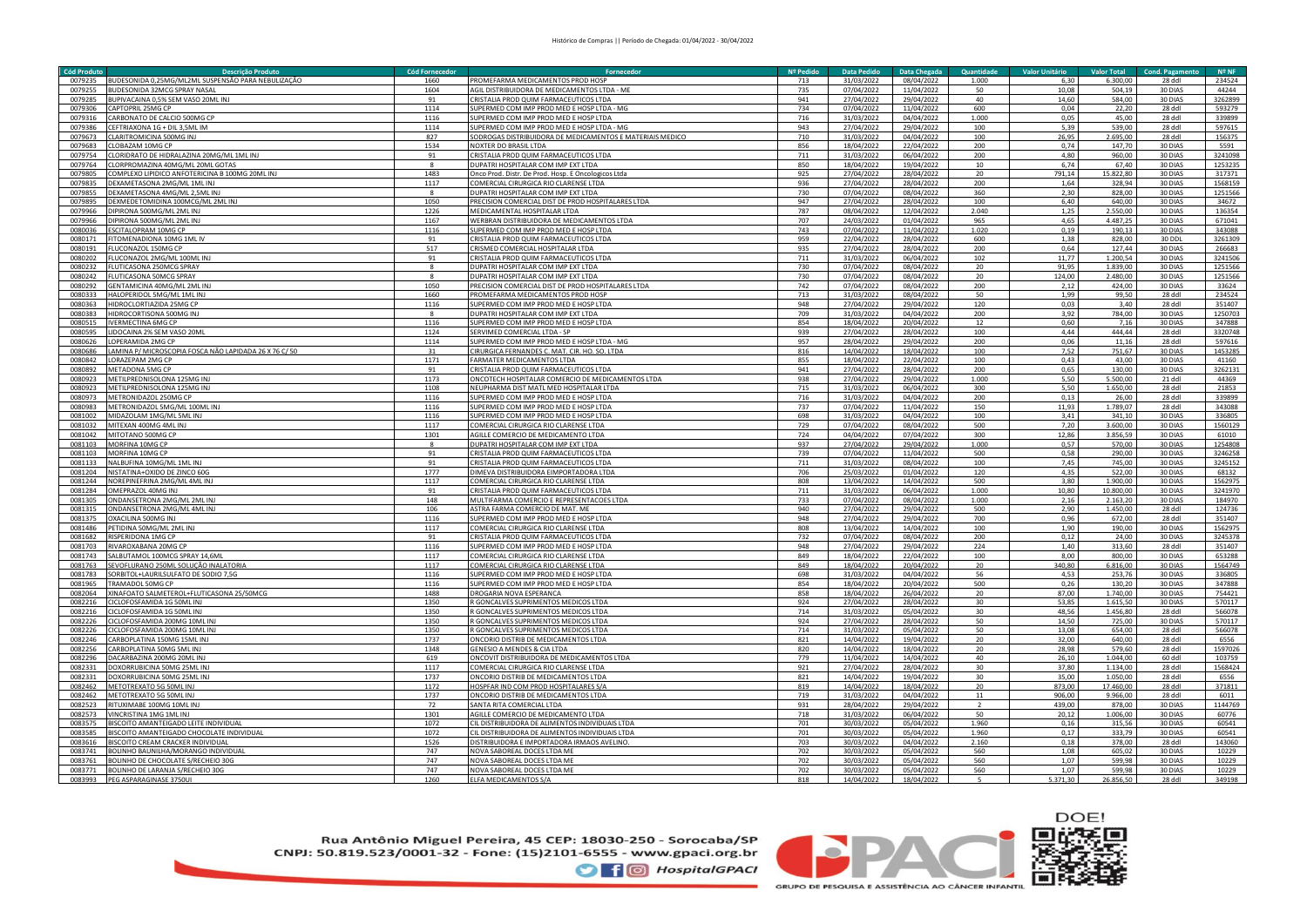| <b>Cód Produto</b> | Descrição Produto                                                           | Cód Fornecedor | Fornecedo                                                    | Nº Pedido | <b>Data Pedido</b>       | Data Chegada | Quantidade              | <b>Valor Unitário</b> | <b>Valor Total</b> | <b>Cond. Pagamento</b> | Nº <sub>NF</sub> |
|--------------------|-----------------------------------------------------------------------------|----------------|--------------------------------------------------------------|-----------|--------------------------|--------------|-------------------------|-----------------------|--------------------|------------------------|------------------|
| 0084804            | BLISTER MARGARINA SEM SAL                                                   | 163            | ICA FOODS COM E PROD ALIM LTDA                               | 690       | 01/04/2022               | 19/04/2022   | 960                     | 0,19                  | 178,75             | 30 DIAS                | 426961           |
| 0084804            | BLISTER MARGARINA SEM SAL                                                   | 163            | <b>JCA FOODS COM E PROD ALIM LTDA</b>                        | 689       | 01/04/2022               | 06/04/2022   | 1.152                   | 0,19                  | 214,50             | 30 DIAS                | 424128           |
| 0084814            | BLISTER MARGARINA COM SAL                                                   | 163            | JCA FOODS COM E PROD ALIM LTDA                               | 690       | 01/04/2022               | 19/04/2022   | 4.800                   | 0,19                  | 893,76             | 30 DIAS                | 426961           |
|                    |                                                                             |                |                                                              |           |                          |              |                         |                       |                    |                        |                  |
| 0084814            | BLISTER MARGARINA COM SAL                                                   | 163            | JCA FOODS COM E PROD ALIM LTDA                               | 689       | 01/04/2022               | 06/04/2022   | 4.800                   | 0,19                  | 893,76             | 30 DIAS                | 424128           |
| 0085391            | GELEIA DE MORANGO BLISTER 15G                                               | 465            | MECANO PACK EMBALAGENS S.A.                                  | 699       | 30/03/2022               | 04/04/2022   | 1.728                   | 0,20                  | 341,45             | 30 DIAS                | 540497           |
| 0085442            | GELEIA DIET DE UVA BLISTER 15G                                              | 163            | CA FOODS COM E PROD ALIM LTDA                                | 700       | 30/03/2022               | 06/04/2022   | 288                     | 0,32                  | 91,93              | 28 ddl                 | 424128           |
| 0086086            | SUCO CONCENTRADO 200ML GOIABA                                               | 163            | CA FOODS COM E PROD ALIM LTDA                                | 700       | 30/03/2022               | 06/04/2022   | 675                     | 1,02                  | 688,50             | 28 ddl                 | 424128           |
| 0086096            | <b>SUCO CONCENTRADO 200ML LARANJ</b>                                        | 163            | CA FOODS COM E PROD ALIM LTDA                                | 700       | 30/03/2022               | 06/04/2022   | 675                     | 1,04                  | 705,24             | 28 ddl                 | 424128           |
| 0086121            | SUCO CONCENTRADO 200ML MARACUJA                                             | 163            | JCA FOODS COM E PROD ALIM LTDA                               | 700       | 30/03/2022               | 06/04/202    | 675                     | 1,04                  | 705,24             | 28 ddl                 | 424128           |
| 0086151            | <b>SUCO CONCENTRADO 200ML UVA</b>                                           | 163            | CA FOODS COM E PROD ALIM LTDA                                | 700       | 30/03/2022               | 06/04/202    | 675                     | 1,04                  | 705,24             | 28 ddl                 | 424128           |
| 0086424            | <b>FORRADA INDIVIDUAL TRADICIONA</b>                                        | 163            | <b>JCA FOODS COM E PROD ALIM LTDA</b>                        | 700       | 30/03/2022               | 06/04/202    | 1.134                   | 0.34                  | 390.10             | 28 ddl                 | 424128           |
|                    |                                                                             |                |                                                              |           |                          |              |                         |                       |                    |                        |                  |
| 0086791            | SOLUCÃO GLICOSE 5% 100MI                                                    | 1050           | PRECISION COMERCIAL DIST DE PROD HOSPITALARES LTDA           | 790       | 12/04/2022               | 14/04/202    | 280                     | 2.54                  | 711,20             | 30 DIAS                | 33878            |
| 0087315            | PASTA L PP A4 INCOLOR                                                       | 875            | REVAL ATACADO DE PAPELARIA LTDA                              | 728       | 05/04/2022               | 06/04/202    | 60                      | 0.76                  | 45,36              | 30 DIAS                | 6084924          |
| 0087466            | PULSEIRA ESPECIAL TYVEK F002/56 BLACK DIG.BRANCA RADIOGNOSTI                | 65             | PRIMEBAND COM. E IMP. DE ART. PARA EVENTOS EIRELI - EPP      | 777       | 07/04/2022               | 08/04/2022   | 10.000                  | 0,19                  | 1.860,00           | 30 DIAS                | 37888            |
| 0087753            | LUVA DE PROCEDIMENTO LATEX TAM P C/100                                      | 1116           | SUPERMED COM IMP PROD MED E HOSP LTDA                        | 771       | 07/04/2022               | 11/04/2022   | 180                     | 16,00                 | 2.880,00           | 28 ddl                 | 343177           |
| 0087854            | KIT CATETER HEMODIALISE (SHILLEY) PEDIATR 11,5FR X15                        | 610            | BIOMEDICAL EQUIPAMENTOS E PRODUTOS MEDICO-CIRURGICOS         | 829       | 14/04/2022               | 20/04/2022   | $\mathbf{6}$            | 100,00                | 600,00             | 30 DIAS                | 149928           |
| 0087965            | AGUA P/ INJEÇÃO 500 ML                                                      | 50             | C.B.S. MEDICO CIENTIFICA S/A                                 | 788       | 12/04/2022               | 13/04/2022   | 150                     | 3,94                  | 590,63             | 30 DIAS                | 1189339          |
| 0087975            | AGUA P/ INJEÇÃO 1000 ML                                                     | 75             | FUTURA COM. PROD. MEDICOS HOSP. LTDA                         | 784       | 11/04/2022               | 12/04/2022   | 112                     | 5,83                  | 653,15             | 28 ddl                 | 98966            |
|                    |                                                                             |                |                                                              |           |                          |              |                         |                       |                    |                        |                  |
| 0088412            | REMOVEDOR DE CURATIVOS SPRAY 50 ML (SENSICARE - CONVATEC)                   | 1371           | R.P. PRODUTOS MEDICOS E HOSPITALARES EIRELI                  | 684       | 30/03/2022               | 01/04/2022   | 96                      | 46,50                 | 4.464,00           | 30 DIAS                | 2729             |
| 0088503            | <b>ESFIGNOMANOMETRO ADULTO</b>                                              | 1116           | SUPERMED COM IMP PROD MED E HOSP LTDA                        | 838       | 14/04/2022               | 18/04/2022   |                         | 55,15                 | 165,45             | 28 ddl                 | 346211           |
| 0089424            | <b>SONDA ENDOTRAQUEAL SEM CUFF N. 5,5</b>                                   | 1114           | UPERMED COM IMP PROD MED E HOSP LTDA - MG                    | 769       | 07/04/2022               | 18/04/2022   | $10\,$                  | 2,99                  | 29,90              | 28 ddl                 | 593280           |
| 0089474            | <b>EFTRIAXONA 1G EV</b>                                                     | 517            | RISMED COMERCIAL HOSPITALAR LTDA                             | 935       | 27/04/2022               | 28/04/2022   | 250                     | 3.70                  | 925.00             | 30 DIAS                | 266683           |
| 0089474            | EFTRIAXONA 1G EV                                                            | 91             | RISTALIA PROD QUIM FARMACEUTICOS LTDA                        | 941       | 27/04/2022               | 28/04/2022   | 250                     | 3,70                  | 925,00             | 30 DIAS                | 3262132          |
| 0089474            | <b>FFTRIAXONA 1G FV</b>                                                     | 91             | <b>RISTALIA PROD OUIM FARMACEUTICOS LTDA</b>                 | 711       | 31/03/2022               | 06/04/2022   | 500                     | 3,88                  | 1.940,00           | 30 DIAS                | 3241507          |
| 0089963            | BROMETO DE IPRATROPIO 0,25MG/ML 20ML                                        | 1116           | SUPERMED COM IMP PROD MED E HOSP LTDA                        | 948       | 27/04/2022               | 29/04/2022   | 200                     | 0,78                  | 156,96             | 28 ddl                 | 351407           |
|                    |                                                                             |                |                                                              |           |                          |              |                         |                       |                    |                        |                  |
| 0090073            | ILGRASTIMA 300MCG 1ML                                                       | 1173           | ONCOTECH HOSPITALAR COMERCIO DE MEDICAMENTOS LTDA            | 938       | 27/04/2022               | 29/04/2022   | 100                     | 27,30                 | 2.730,00           | 21 ddl                 | 44376            |
| 0090073            | ILGRASTIMA 300MCG 1MI                                                       | 1225           | S3 MED DISTRIBUIDORA DE MEDICAMENTOS LTDA                    | 741       | 07/04/2022               | 11/04/2022   | 100                     | 29,00                 | 2.900,00           | 30 DIAS                | 44224            |
| 0090073            | FILGRASTIMA 300MCG 1ML                                                      | 1256           | CIRURGICA SANTA CRUZ COM, PROD, HOSP, LTDA                   | 712       | 31/03/2022               | 06/04/2022   | 50                      | 30.00                 | 1.500.00           | 30 DIAS                | 299935           |
| 0090124            | OLUÇÃO FISIOLOGICA 0,9% 100 MI                                              | 1118           | BELIVE COM PROD HOSP LTDA                                    | 920       | 25/04/2022               | 27/04/2022   | 672                     | 4,02                  | 2.701,44           | 30 DIAS                | 24576            |
| 0090124            | SOLUCÃO FISIOLOGICA 0.9% 100 MI                                             | 106            | ASTRA FARMA COMERCIO DE MAT. ME                              | 789       | 12/04/2022               | 13/04/2022   | 240                     | 5.18                  | 1.243.30           | 28 ddl                 | 124087           |
| 0090124            | SOLUCÃO FISIOLOGICA 0.9% 100 MI                                             | 1226           | MEDICAMENTAL HOSPITALAR LTDA                                 | 785       | 11/04/2022               | 12/04/2022   | 500                     | 4.04                  | 2.020.00           | 30 DIAS                | 136681           |
| 0090396            | <b>IBUPROFENO 50MG/ML30ML</b>                                               | 1534           | NOXTER DO BRASIL LTDA                                        | 738       | 07/04/2022               | 13/04/2022   | 60                      | 2,85                  | 171,00             | 30 DIAS                | 5486             |
|                    |                                                                             |                |                                                              |           |                          |              |                         |                       |                    |                        |                  |
| 0090572            | IFOSFAMIDA 1G 25ML INJ                                                      | 1418           | VIVA COMERCIO ATACADISTA DE MEDICAMENTOS LTDA ME             | 923       | 27/04/2022               | 28/04/2022   | 50                      | 43.40                 | 2.170.00           | 30 DIAS                | 14357            |
| 0090643            | CEFUROXIMA 750MG INJ                                                        | 133            | MEDILAR IMPORTACAO E DISTRIBUICAO DE PRODUTOS MEDICOS HOSPIT | 695       | 31/03/2022               | 01/04/2022   | 125                     | 8,53                  | 1.066,66           | 30 DIAS                | 758458           |
| 0090673            | LACTULOSE 120ML                                                             | 1114           | SUPERMED COM IMP PROD MED E HOSP LTDA - MG                   | 734       | 07/04/2022               | 11/04/2022   | 100                     | 5,65                  | 565,08             | 28 ddl                 | 593279           |
| 0090683            | LORATADINA 100M                                                             | 1116           | SUPERMED COM IMP PROD MED E HOSP LTDA                        | 854       | 18/04/2022               | 20/04/2022   | 50                      | 4,77                  | 238,70             | 30 DIAS                | 347888           |
| <b>CPANPNO</b>     | IPROEPTADINA E ASSOCIAÇÕES 100ML                                            | 1171           | <b>ARMATER MEDICAMENTOS LTDA</b>                             | 717       | 31/03/2022               | 06/04/2022   | 50                      | 21,94                 | 1.097,00           | 30 DIAS                | 40186            |
| 0090704            | ACETILCISTEINA 20MG/ML 100ML                                                | 1171           | ARMATER MEDICAMENTOS LTDA                                    | 744       | 07/04/2022               | 12/04/2022   | 35                      | 22,70                 | 794,50             | 30 DIAS                | 40545            |
| 0090825            | DEXAMETASONA 5ML COLIRIO                                                    | 1534           | NOXTER DO BRASIL LTDA                                        | 856       | 18/04/2022               | 22/04/2022   | 20                      | 9,25                  | 185,00             | 30 DIAS                | 5591             |
|                    |                                                                             |                |                                                              |           |                          |              |                         |                       |                    |                        |                  |
| 0090976            | FENOBARBITAL 4% 20ML GOTAS                                                  | 1226           | MEDICAMENTAL HOSPITALAR LTDA                                 | 857       | 18/04/2022               | 20/04/2022   | 20                      | 3,90                  | 78,00              | 30 DIAS                | 137688           |
| 0090986            | HIPROMELOSE+DEXTRANA 15ML                                                   |                | OUPATRI HOSPITALAR COM IMP EXT LTDA                          | 709       | 31/03/2022               | 04/04/2022   | 10                      | 8,93                  | 89,30              | 30 DIAS                | 1250703          |
| 0091176            | PREDNISOLONA 3MG/ML 120ML                                                   | 1116           | SUPERMED COM IMP PROD MED E HOSP LTDA                        | 948       | 27/04/2022               | 29/04/2022   | 50                      | 8,30                  | 415,00             | 28 ddl                 | 351407           |
| 0091261            | OMFPRAZOL 40MG CP                                                           | 1050           | PRECISION COMERCIAL DIST DE PROD HOSPITALARES LTDA           | 736       | 07/04/2022               | 08/04/2022   | 1.001                   | 0,27                  | 268,27             | 30 DIAS                | 33624            |
| 0091291            | BROMOPRIDA 4MG/ML 20ML GOTAS                                                | 517            | CRISMED COMERCIAL HOSPITALAR LTDA                            | 935       | 27/04/2022               | 28/04/2022   | 96                      | 1,10                  | 105,24             | 30 DIAS                | 266683           |
| 0091392            | RACECADOTRILA 30MG SACHE                                                    | 1171           | <b>FARMATER MEDICAMENTOS LTDA</b>                            | 717       | 31/03/2022               | 06/04/2022   | 108                     | 2,90                  | 313,20             | 30 DIAS                | 40186            |
| 0091403            | LEVOFLOXACINA 500MG                                                         | 1116           | SUPERMED COM IMP PROD MED E HOSP LTDA                        | 948       | 27/04/2022               | 29/04/2022   | 100                     | 0.64                  | 63.69              | 28 ddl                 | 351407           |
|                    |                                                                             |                |                                                              |           |                          |              |                         |                       |                    |                        |                  |
| 0091564            | OBRAMICINA 3MG/ML 5MI                                                       | 91             | CRISTALIA PROD QUIM FARMACEUTICOS LTDA                       | 941       | 27/04/2022               | 28/04/2022   |                         | 5.00                  | 25,00              | 30 DIAS                | 3262131          |
| 0092354            | SOLUCÃO FISIOLÓGICA 0.9% 100 ML BOLSA TRILAMINADA ONCOLOGIA                 | 1117           | COMERCIAL CIRURGICA RIO CLARENSE LTDA                        | 782       | 11/04/2022               | 12/04/2022   | 400                     | 4.49                  | 1.795.20           | 30 DIAS                | 1561367          |
| 0092762            | KIT VEDANTE EXTERNO PARA BAINHA TIPO JANELA 5MM (0AV5960)                   | 579            | BHIO SUPPLY INDUSTRIA E COMERCIO DE EQUIPAMENTOS             | 720       | 29/03/2022               | 04/04/2022   |                         | 142,38                | 284,75             | 30 DIAS                | 82569            |
| 0092772            | KIT VEDANTE INTERNO PARA BAINHA TIPO JANELA 5MM (0AV5860)                   | 579            | <b>BHIO SUPPLY INDUSTRIA E COMERCIO DE EQUIPAMENTOS</b>      | 720       | 29/03/2022               | 04/04/2022   |                         | 142,38                | 284,75             | 30 DIAS                | 82569            |
| 0093295            | GEL PARA ULTRASSOM 250 GRS TRANSPARENTE                                     | 50             | C.B.S. MEDICO CIENTIFICA S/A                                 | 765       | 07/04/2022               | 11/04/2022   | 100                     | 2,93                  | 293,00             | 30 DIAS                | 1188141          |
| 0094281            | TIOGUANINA 40MG CP                                                          | 1660           | PROMEFARMA MEDICAMENTOS PROD HOSP                            | 713       | 31/03/2022               | 08/04/2022   | 50                      | 7,89                  | 394,50             | 28 ddl                 | 234524           |
| 0094403            | EVOFLOXACINO 250MG CAPS                                                     | 1171           | FARMATER MEDICAMENTOS LTDA                                   | 855       | 18/04/2022               | 22/04/2022   | 56                      | 7,62                  | 426,72             | 30 DIAS                | 41160            |
| 0095213            | POLICRESULENO+CINCHOCAINA 3G                                                | $\mathbf{R}$   | <b>DUPATRI HOSPITALAR COM IMP EXT LTDA</b>                   | 809       | 13/04/2022               | 14/04/2022   | 100                     | 5,36                  | 535.80             | 30 DIAS                | 1252737          |
|                    |                                                                             |                |                                                              |           |                          |              |                         |                       |                    |                        |                  |
| 0095233            | ATROPINA 0,25MG/ML 1ML AMPOLA DE VIDRO                                      | 1775           | MATERIAL MED PRODUTOS MEDICOS HOSPITALARES LTDA              | 859       | 18/04/2022               | 19/04/2022   | 200                     | 1,65                  | 330,00             | 30 DIAS                | 9357             |
| 0095752            | <b>SONDA P/GASTROSTOMIA PERCUTANEA ENDOSC 14 FR</b>                         | 63             | <b>INCO CONFIANCA IND E COMERCIO LTDA</b>                    | 899       | 25/04/2022               | 27/04/2022   | 1                       | 1.065,00              | 1.065.00           | 30 DIAS                | 137159           |
| 0096431            | LORIDRATO DE OXIMETAZOLINA 0,25MG/ML (AFRIN) - 20ML                         | 1114           | UPERMED COM IMP PROD MED E HOSP LTDA - MG                    | 957       | 28/04/2022               | 29/04/2022   |                         | 2,78                  | 13,89              | 28 ddl                 | 597616           |
| 0097045            | ACETAZOI AMIDA 250MG CP                                                     | 1114           | JUPERMED COM IMP PROD MED E HOSP LTDA - MG                   | 943       | 27/04/2022               | 29/04/2022   | 75                      | 0,46                  | 34,34              | 28 ddl                 | 597615           |
| 0097382            | URATIVO TEGADERM CHG 8,5CM X 11,5CM REF.: 1657R                             | 33             | NACIONAL COMERCIAL HOSPITALAR LTDA                           | 754       | 07/04/2022               | 14/04/2022   |                         | 64,46                 | 128,92             | 30 DIAS                | 842201           |
| 0097483            | OALHA DESCARTAVEL 30 X 35 CM C/ 100                                         | 1601           | HIRAI INDUSTRIA E COMERCIO DE PRODUTOS LTDA - ME             | 768       | 07/04/2022               | 18/04/2022   | 200                     | 12,25                 | 2.450,00           | 30 DIAS                | 9079             |
| 0097504            | PTGERM PRONTO-USO ESPUMA 490ML (SURFA SAFE)                                 | 34             | VERGILI PRODUTOS MEDICOS LTDA - EPP                          | 893       | 25/04/2022               | 28/04/2022   | 24                      | 34,00                 | 816,00             | 30 DIAS                | 6184             |
| 0097504            |                                                                             | 34             | VERGILI PRODUTOS MEDICOS LTDA - EPP                          | 680       |                          | 05/04/2022   | 24                      | 34,00                 | 816,00             | 30 DIAS                |                  |
| 0099083            | PTGERM PRONTO-USO ESPUMA 490ML (SURFA SAFE)<br><b>EVETIRACETAM 250MG CP</b> | 1534           | NOXTER DO RRASILITDA                                         | 856       | 30/03/2022<br>18/04/2022 |              | 210                     | 1.35                  |                    |                        | 6128             |
|                    |                                                                             |                |                                                              |           |                          | 22/04/2022   |                         |                       | 284.19             | 30 DIAS                | 5591             |
| 0099083            | EVETIRACETAM 250MG CP                                                       | 1534           | NOXTER DO BRASIL LTDA                                        | 738       | 07/04/2022               | 13/04/2022   | 480                     | 1,13                  | 542,40             | 30 DIAS                | 5486             |
| 0100175            | CLOREXIDINA 0.5% ALCOOLICO 100 ML                                           | 1116           | SUPERMED COM IMP PROD MED E HOSP LTDA                        | 805       | 12/04/2022               | 14/04/2022   | 72                      | 1.90                  | 136.80             | 28 ddl                 | 345043           |
| 0101313            | MASCARA DESCARTAVEL TRIPLA COM ELASTICO 20GRS                               | 342            | DE PAULI COM. REPR. IMPORT. EXPORT. LTDA                     | 823       | 14/04/2022               | 19/04/2022   | 12.500                  | 0,13                  | 1.650,00           | 30 DIAS                | 78979            |
| 0101313            | MASCARA DESCARTAVEL TRIPLA COM ELASTICO 20GRS                               | 729            | MEDIMPORT COM. DE PROD. HOSP. EIRELI-EPP                     | 676       | 30/03/2022               | 06/04/2022   | 6.000                   | 0,14                  | 864,00             | 30 DIAS                | 49443            |
| 0102894            | TESTES VIRUS SINCICIAL RESPIRATORIO- RSV                                    | 1020           | DIAGNOSTICA PRO VIDA COM. DE PROD. LABORATORIAIS LTDA - EPP  | 862       | 19/04/2022               | 20/04/2022   | $\overline{\mathbf{3}}$ | 800,00                | 2.400,00           | 30 DIAS                | 36630            |
| 0102894            | TESTES VIRUS SINCICIAL RESPIRATORIO- RSV                                    | 1020           | DIAGNOSTICA PRO VIDA COM. DE PROD. LABORATORIAIS LTDA - EPP  | 776       | 07/04/2022               | 08/04/2022   | $\overline{z}$          | 800,00                | 1.600,00           | 30 DIAS                | 36541            |
|                    |                                                                             |                |                                                              |           |                          |              |                         |                       |                    |                        |                  |
| 0103503            | MBALAGEM PARA SOPA P53 COM SELO                                             | 759            | DELPAK EMBALAGENS LTDA                                       | 870       | 18/04/2022               | 28/04/2022   | 1.200                   | 0,23                  | 278,52             | 30 DIAS                | 66513            |
| 0103503            | EMBALAGEM PARA SOPA P53 COM SELO                                            | 759            | DELPAK EMBALAGENS LTDA                                       | 869       | 18/04/2022               | 21/04/2022   | 1.200                   | 0,23                  | 278,52             | 30 DIAS                | 66420            |
| 0104066            | METOCLOPRAMIDA 10MG CAPS                                                    | 1116           | SUPERMED COM IMP PROD MED E HOSP LTDA                        | 854       | 18/04/2022               | 20/04/2022   | 40                      | 0,10                  | 3,88               | 30 DIAS                | 347888           |
| 0104494            | FORMULA INF HIPOALERGENICA P/LACTENT PARC HIDROLISADA LT800G                | 1420           | NUTRIPORT COMERCIAL LTDA                                     | 866       | 20/04/2022               | 20/04/2022   |                         | 86,16                 | 258,48             | 30 DIAS                | 452924           |
| 0105551            | FORMOCRESOL 10ML                                                            | 1553           | <b>DENTAL MEDSUI</b>                                         | 780       | 06/04/2022               | 12/04/2022   |                         | 7,95                  | 7,95               | 30 DIAS                | 281425           |
| 0105561            | FLUOR GEL ACIDULADO SABOR TUTIFRUTI/MORANGO 200ML                           | 1553           | <b>DENTAL MEDSUI</b>                                         | 780       | 06/04/2022               | 12/04/2022   |                         | 4,69                  | 4,69               | 30 DIAS                | 281425           |
| 0106084            | DIETA ENTERA PEDIATRICA NORMOC, NORMOP C/MIX FIBRAS FR 200ML                |                | C M HOSPITALAR S.A. (CTL)                                    | 692       | 01/04/2022               | 04/04/2022   | 105                     | 17.66                 | 1.854,30           | 28 ddl                 | 2369062          |
|                    |                                                                             |                |                                                              |           |                          |              |                         |                       |                    |                        |                  |

Rua Antônio Miguel Pereira, 45 CEP: 18030-250 - Sorocaba/SP<br>CNPJ: 50.819.523/0001-32 - Fone: (15)2101-6555 - www.gpaci.org.br